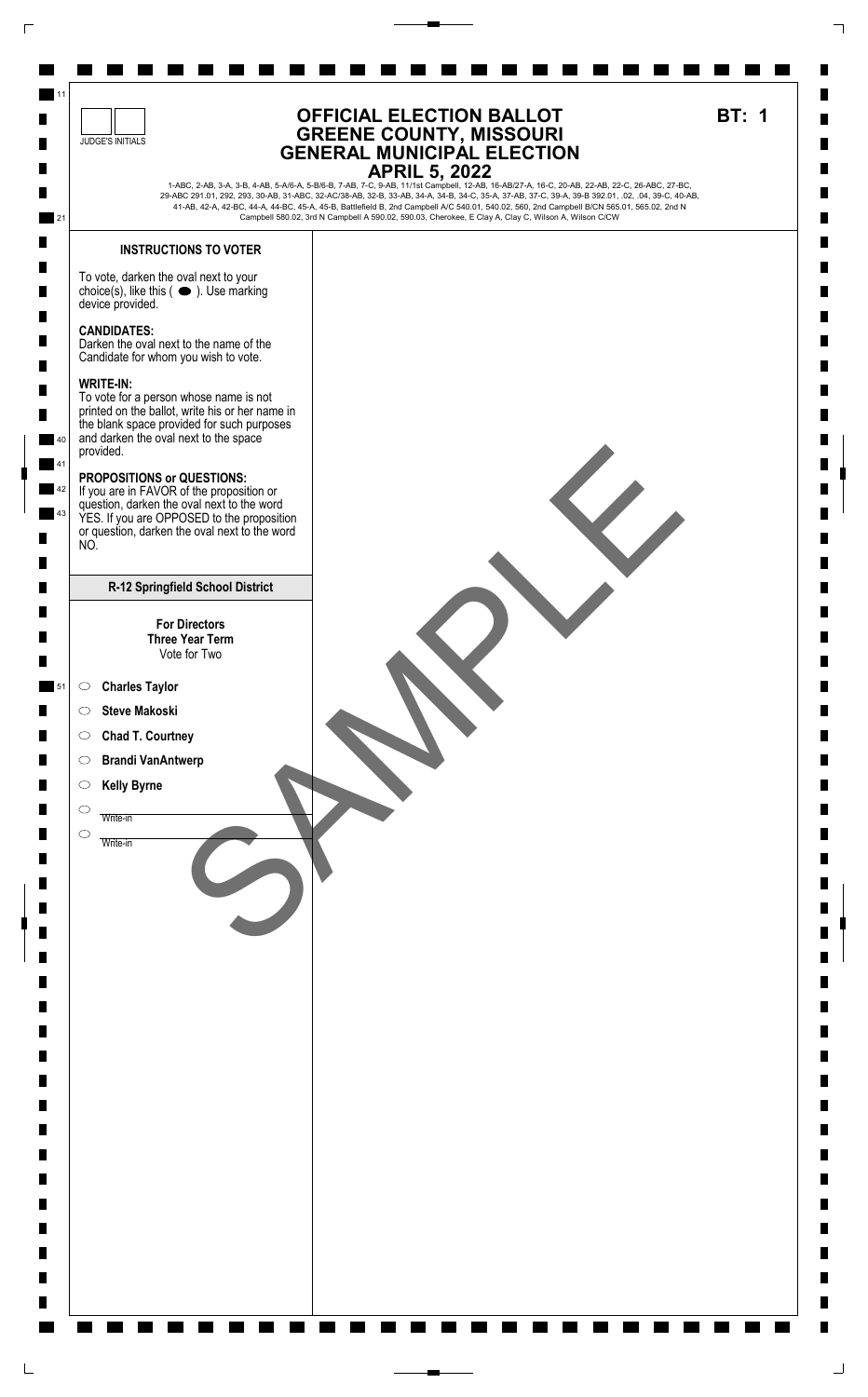

 $\sqcup$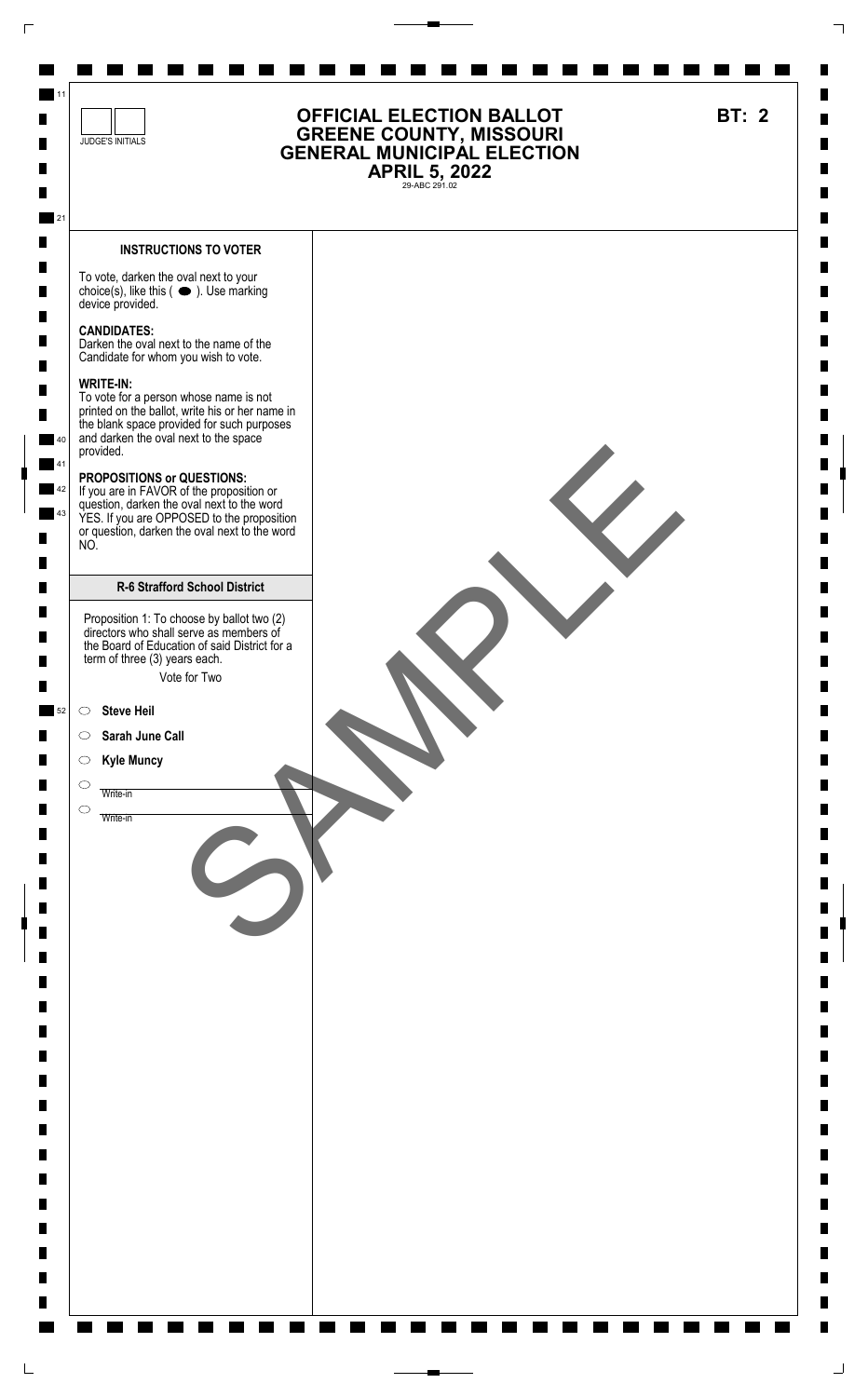

 $\Box$ 

 $\sqcup$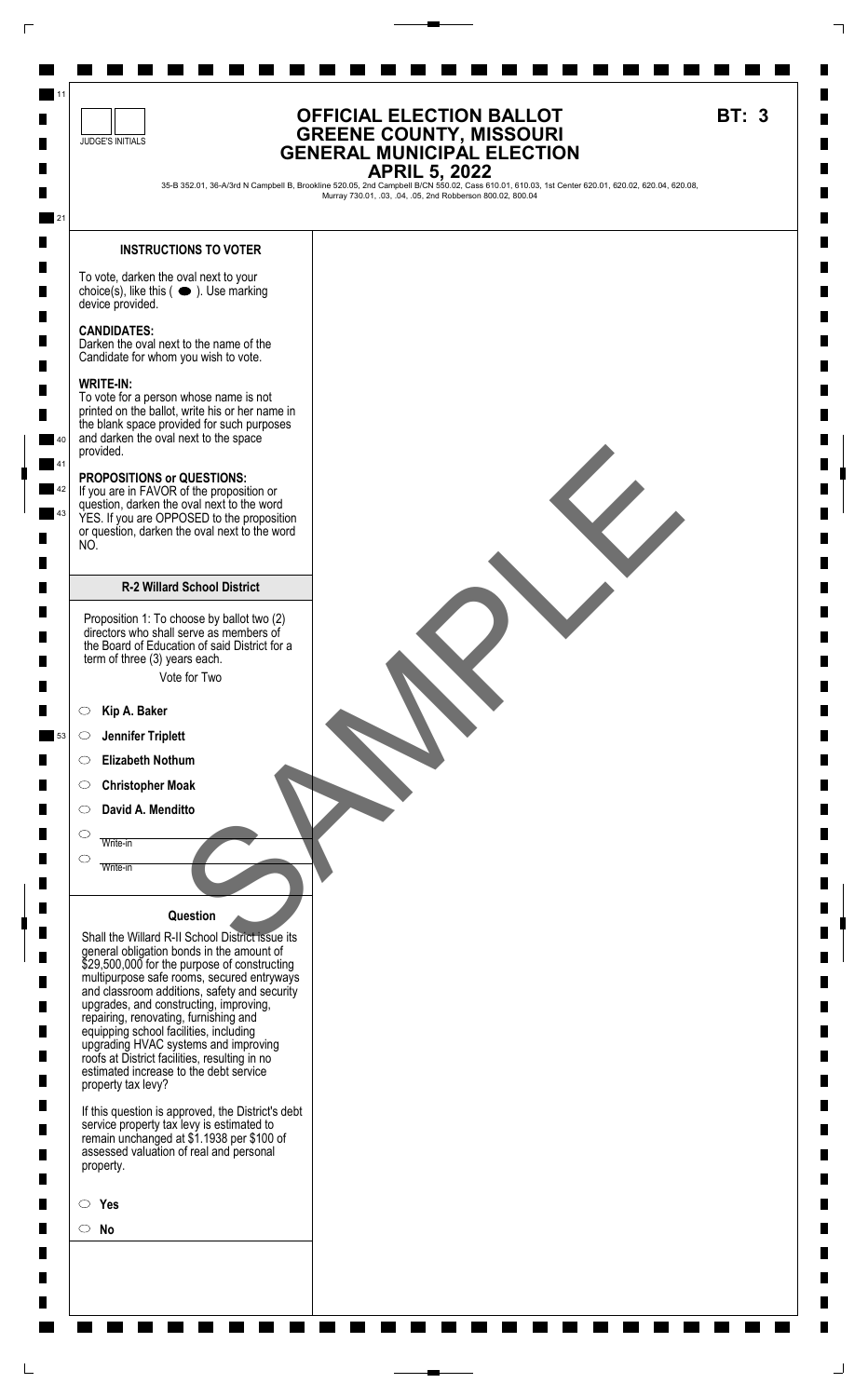

 $\mathrel{\sqsubseteq}$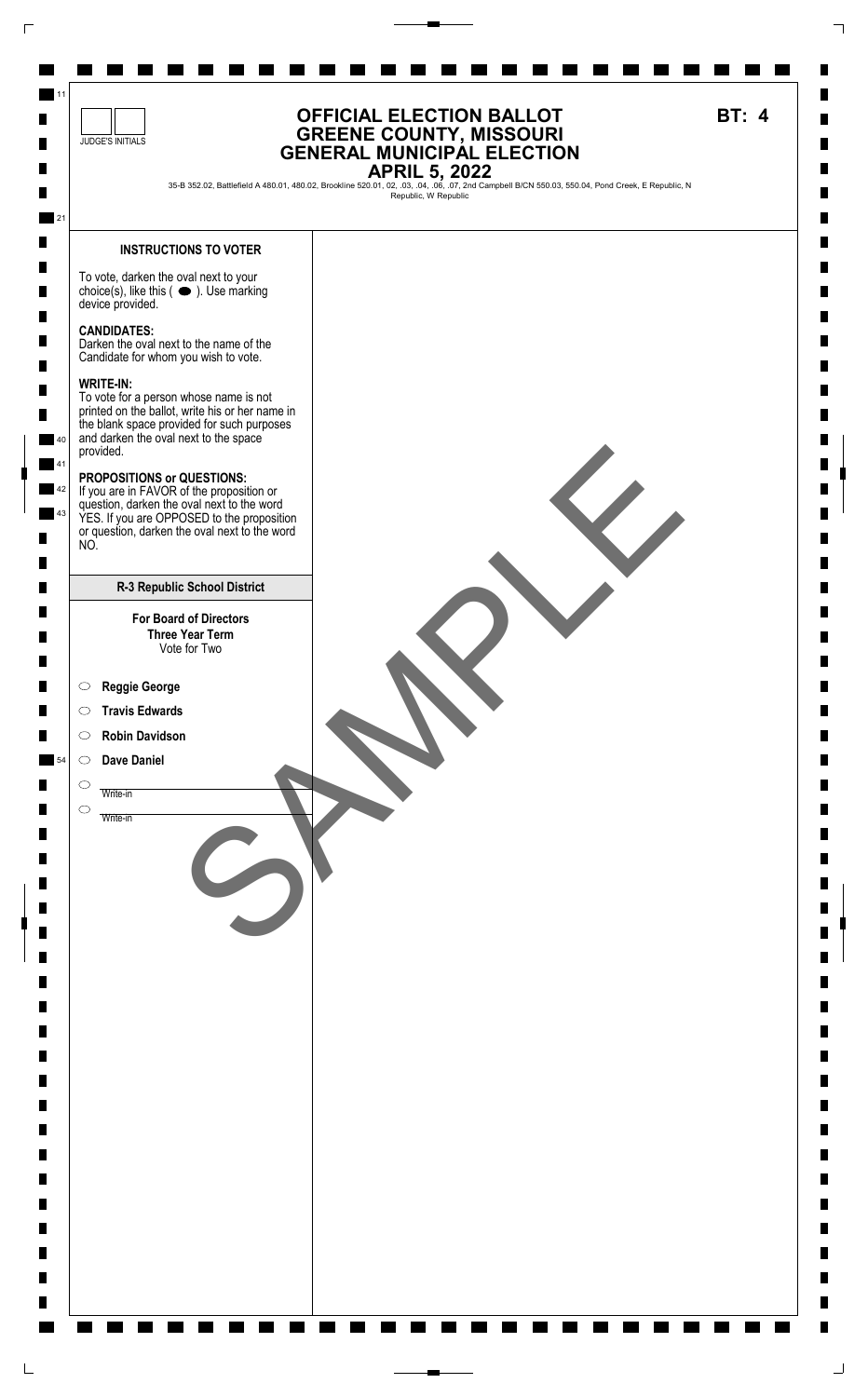

 $\Gamma$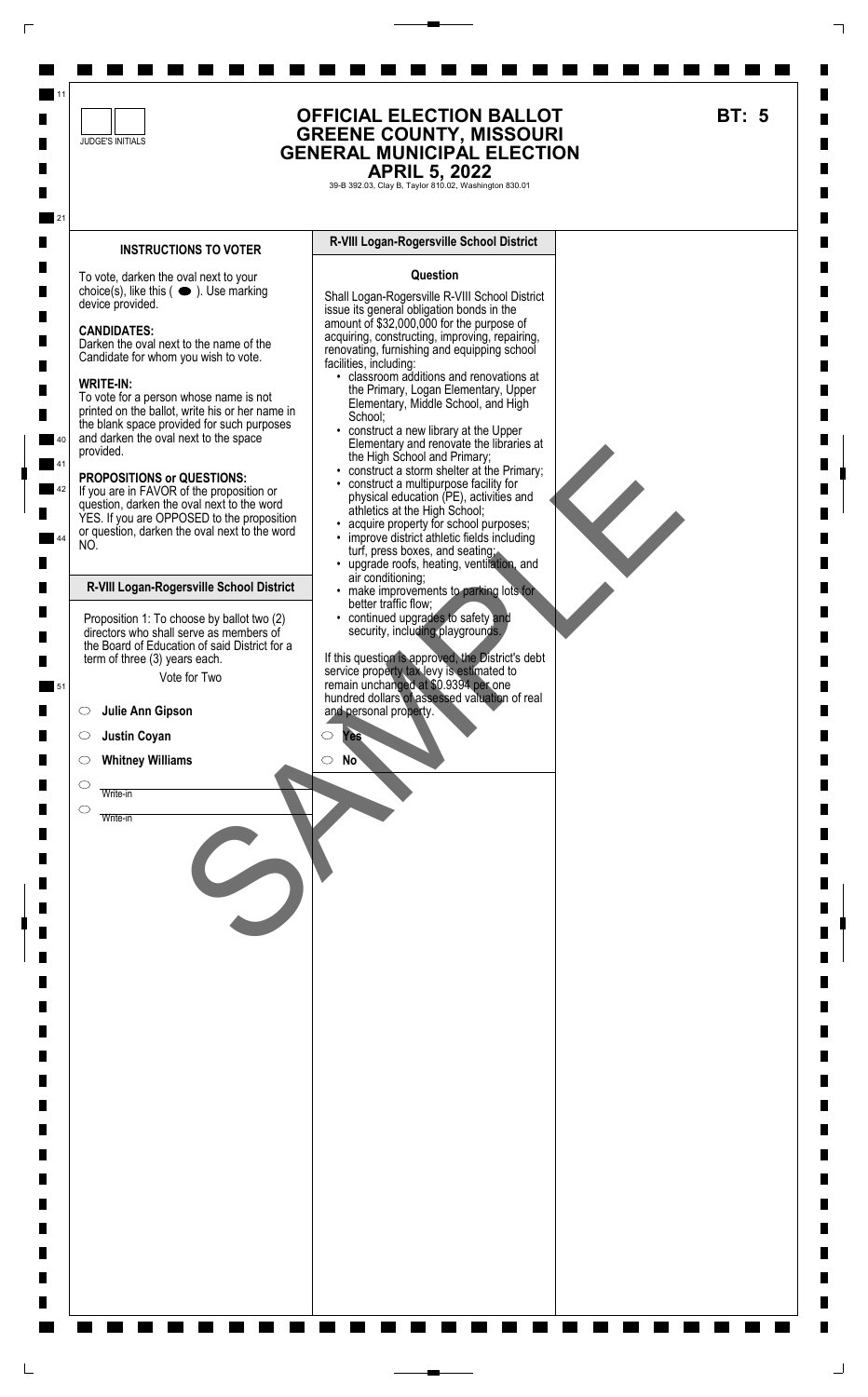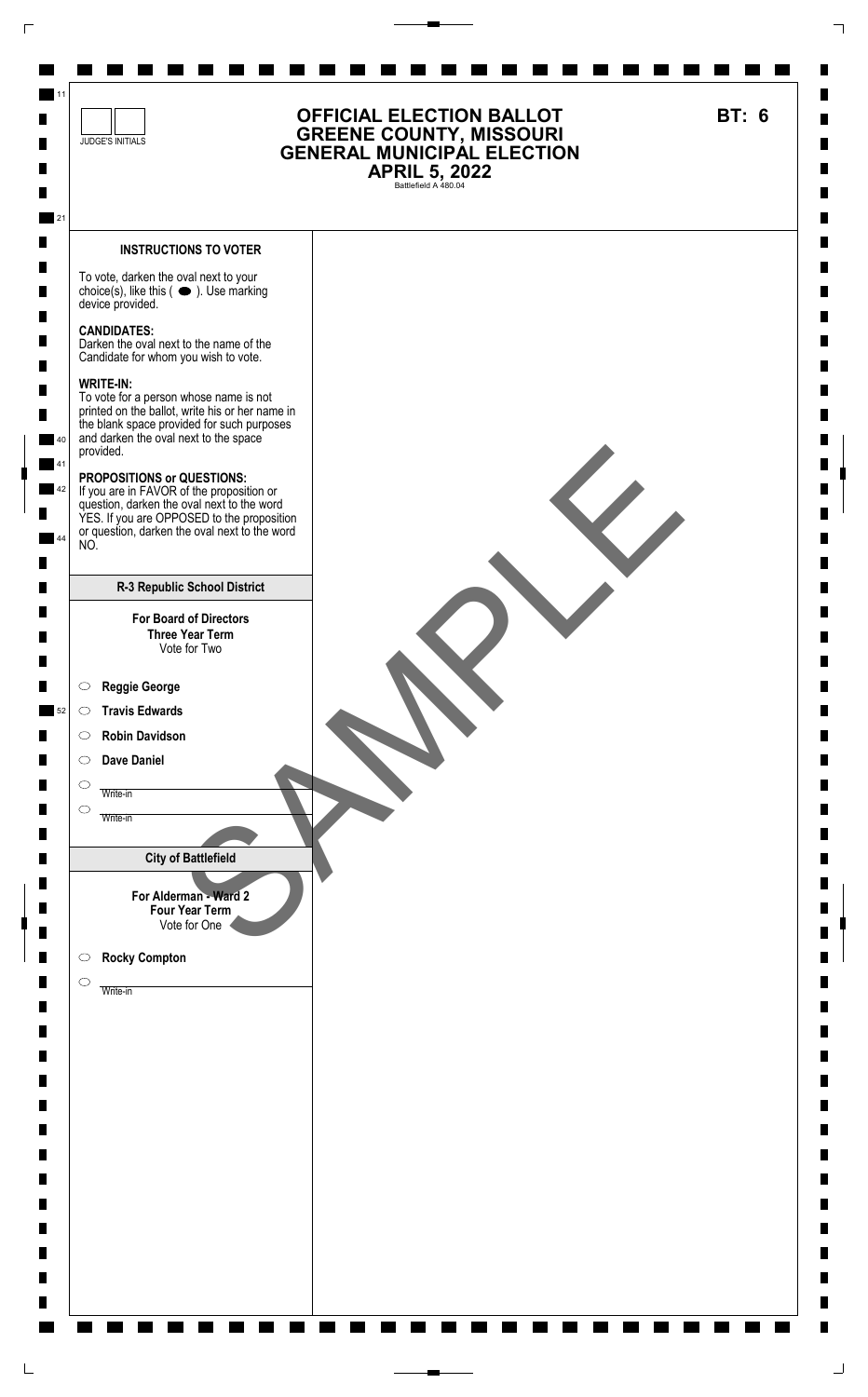

L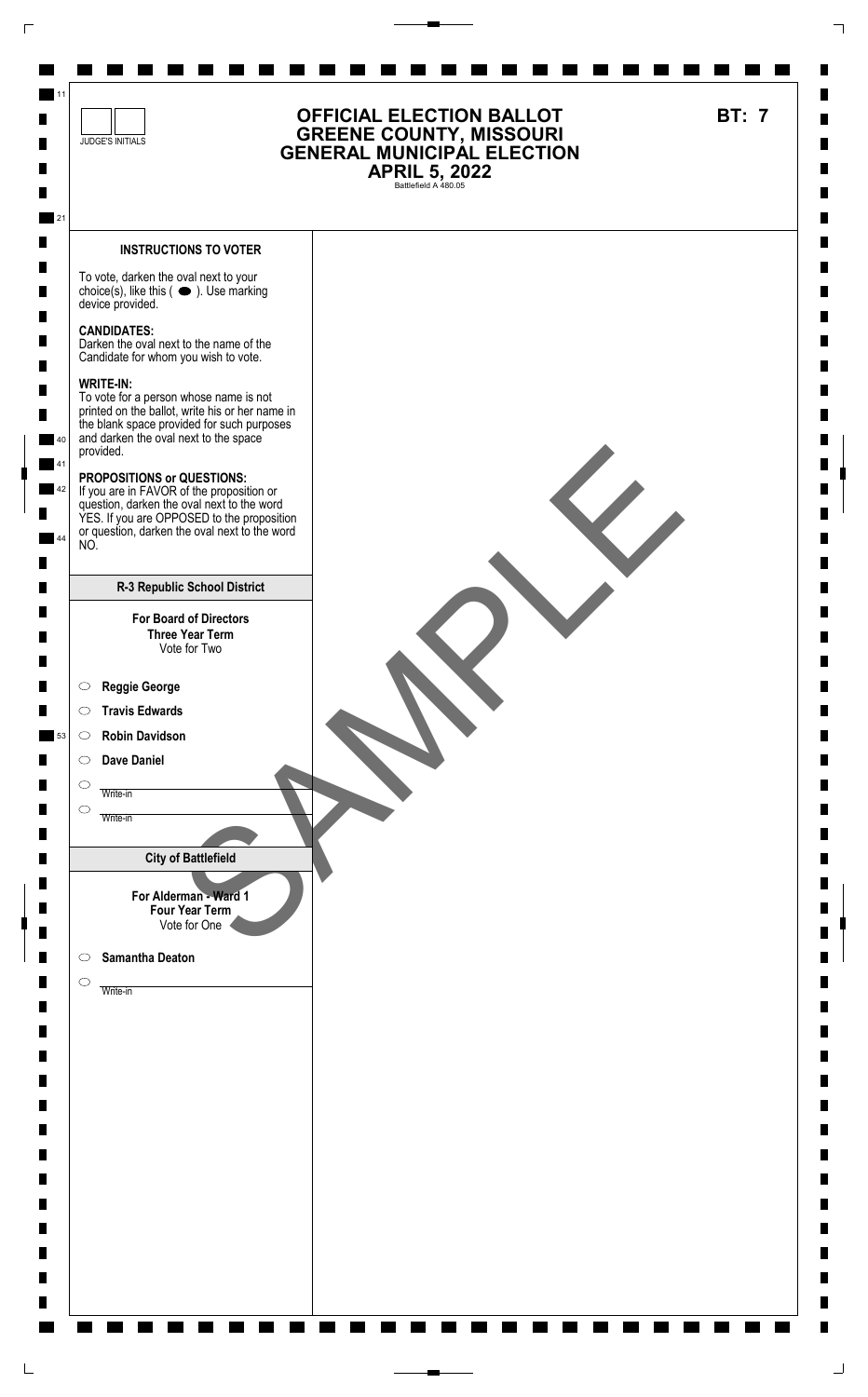

 $\overline{\Gamma}$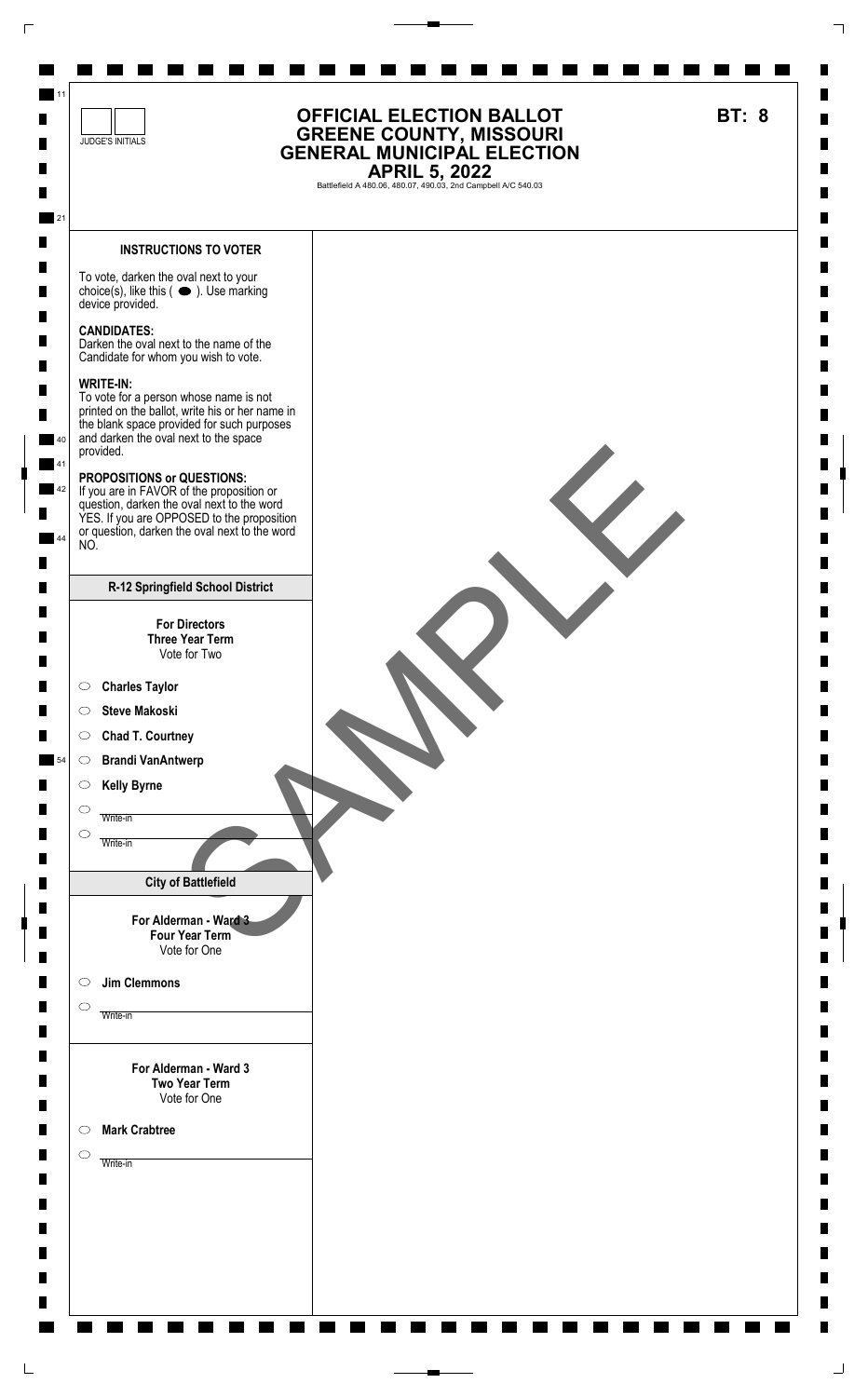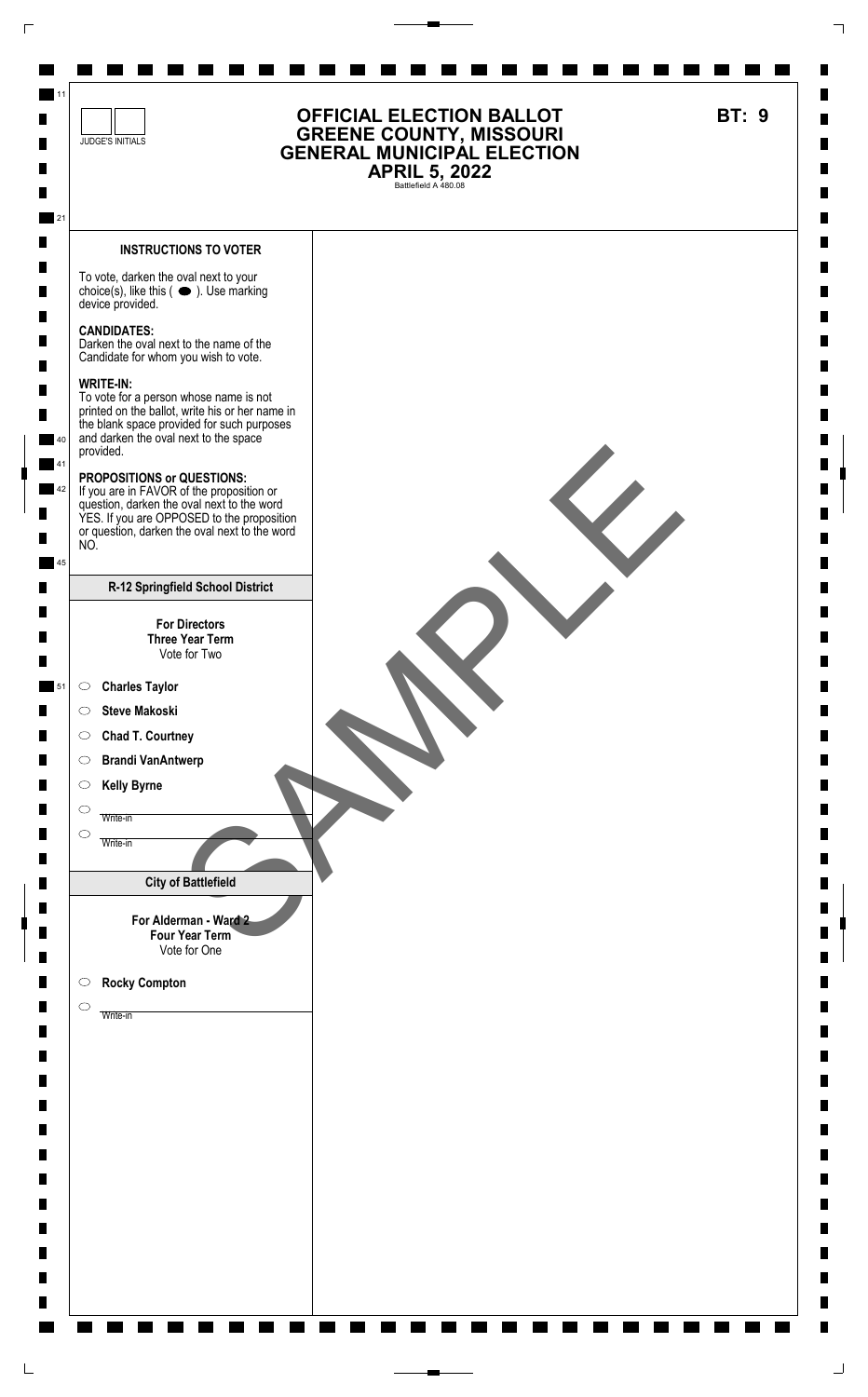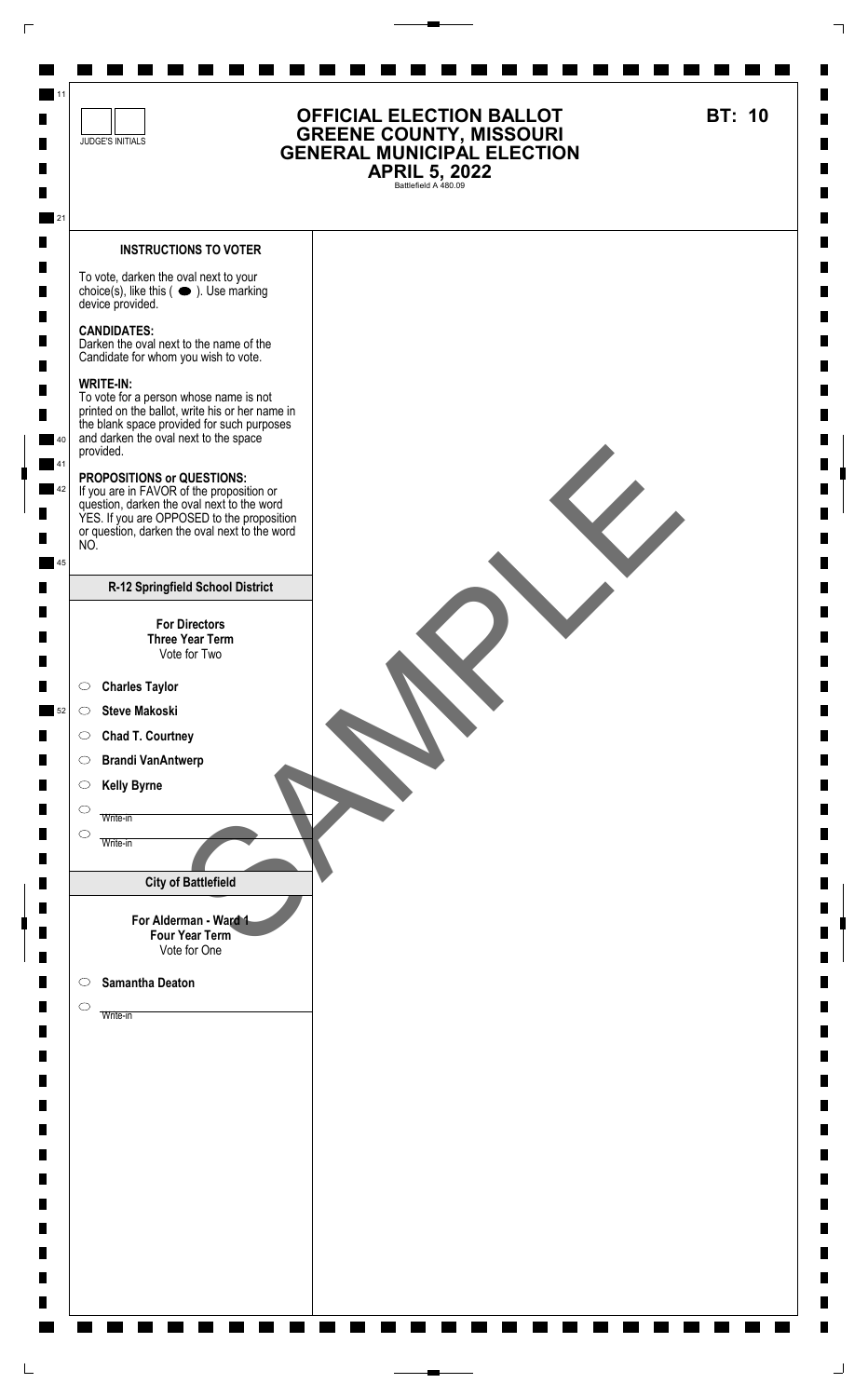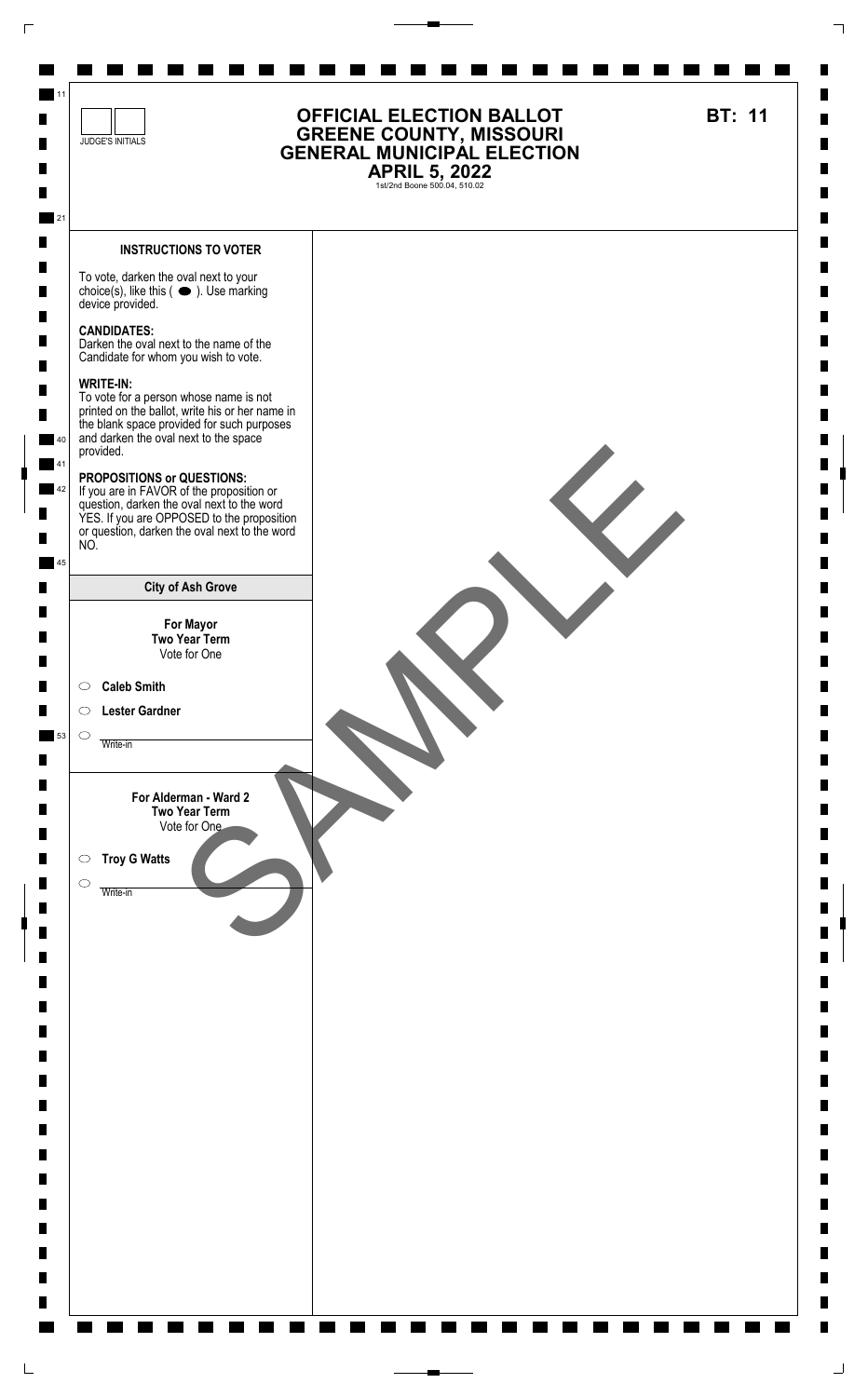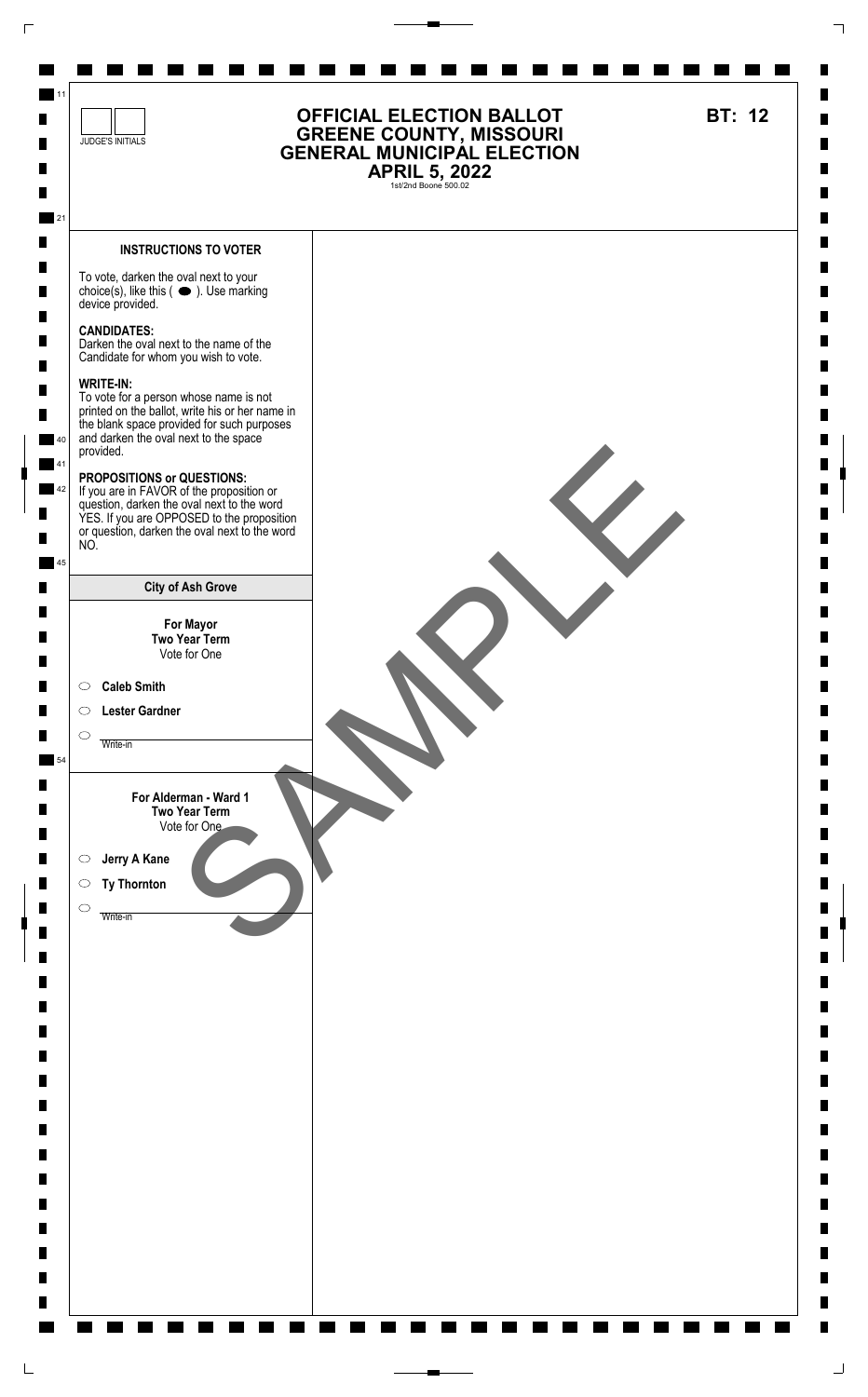

 $\Gamma$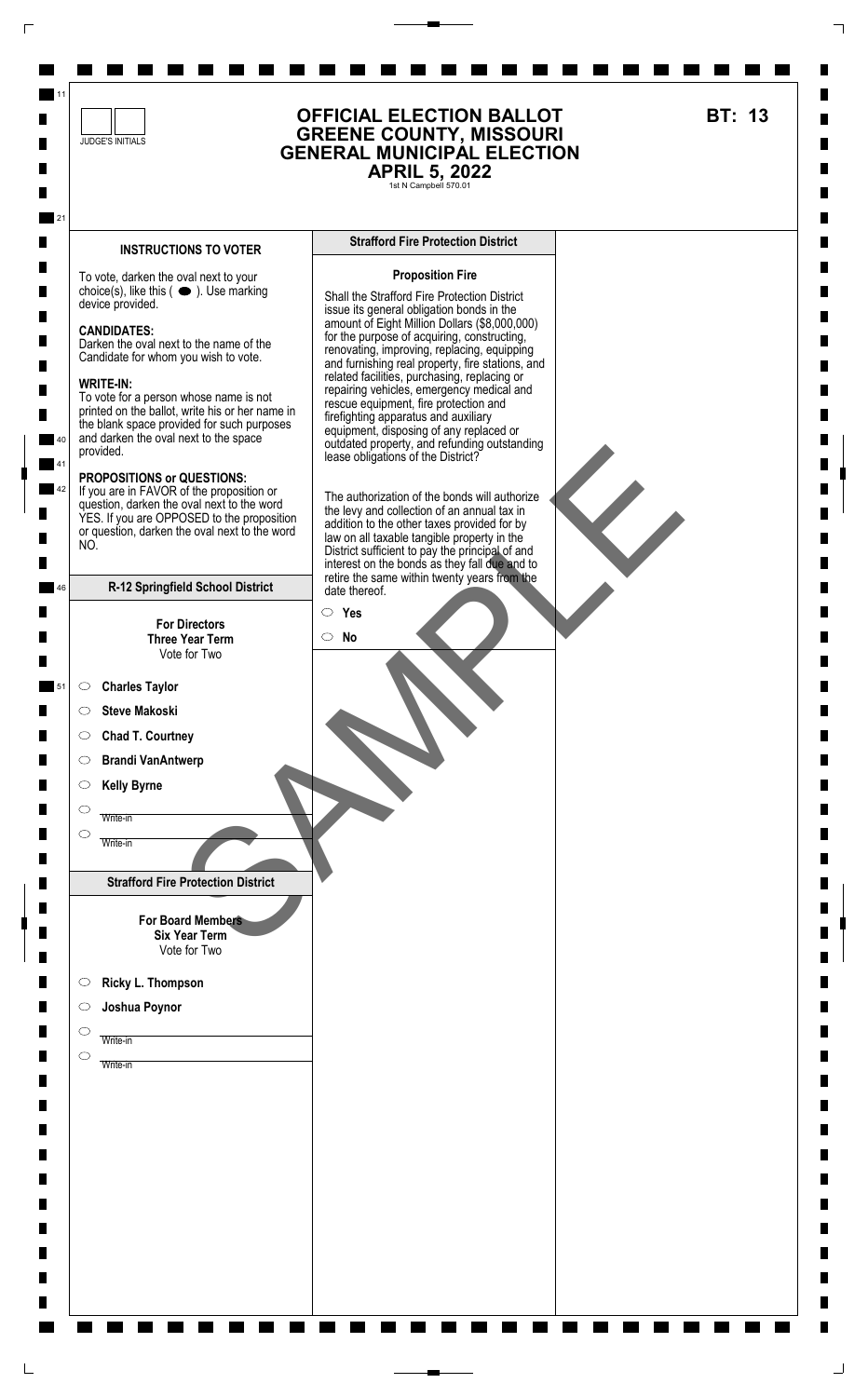

 $\Gamma$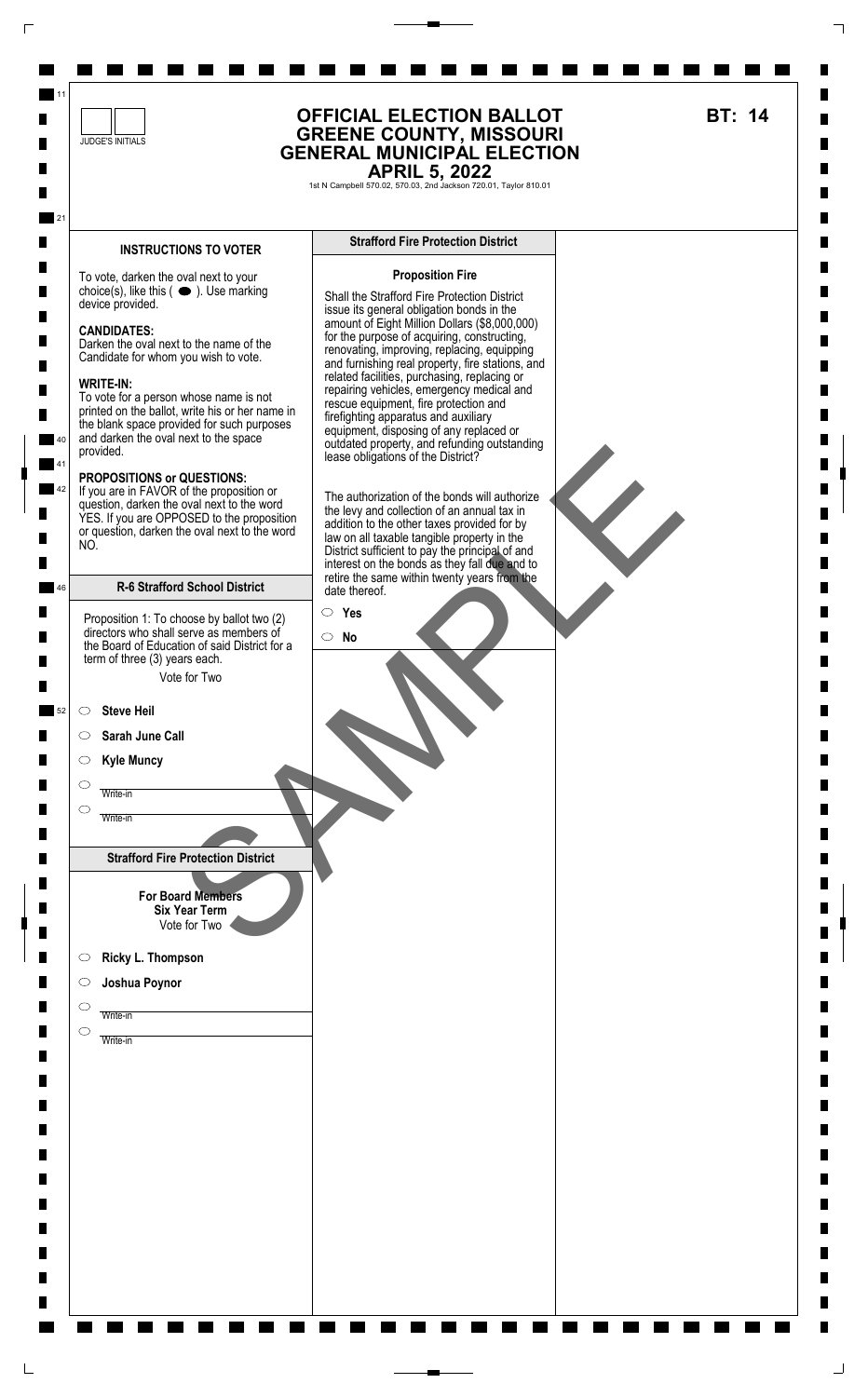

 $\Box$ 

 $\sqcup$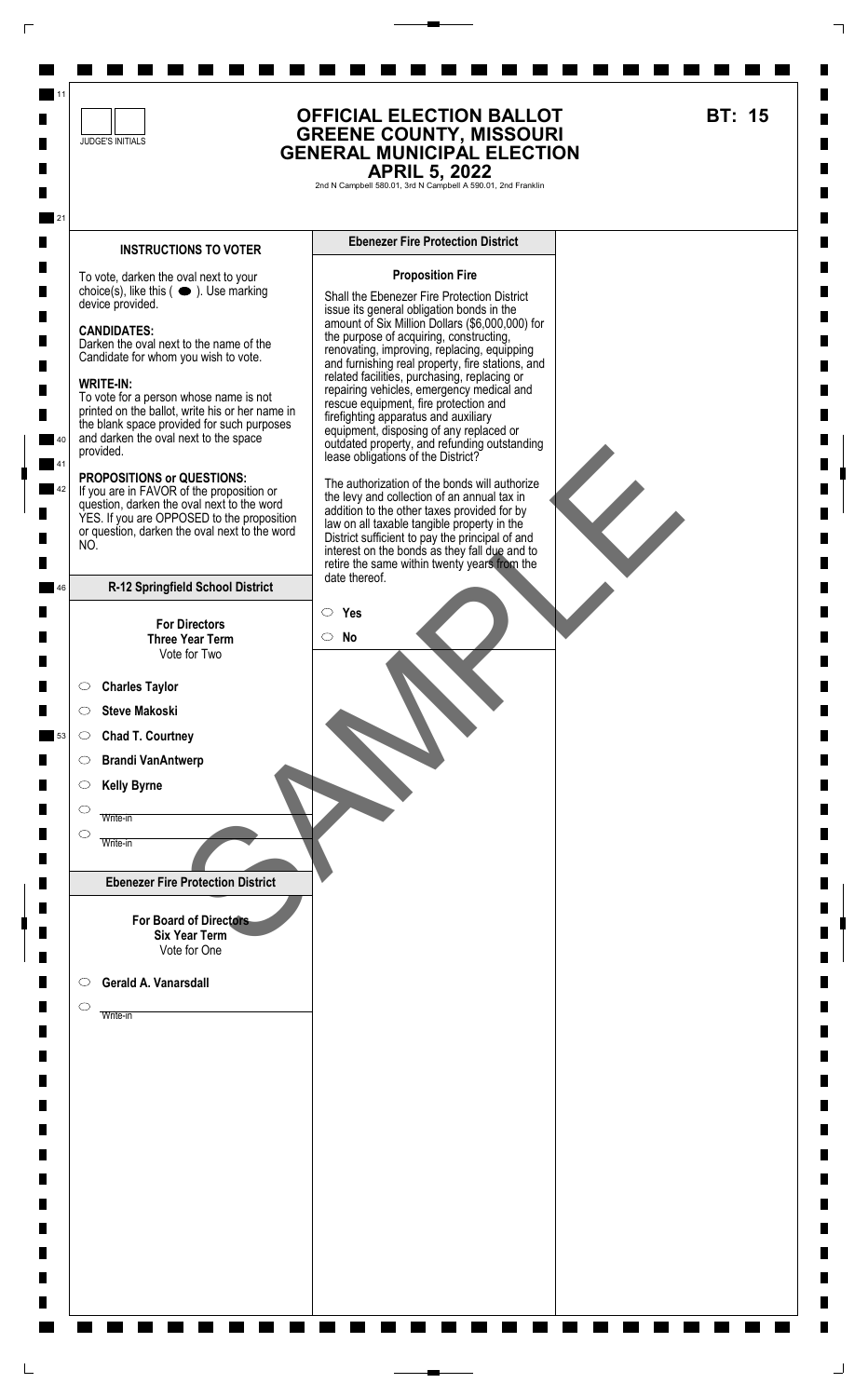

 $\Box$ 

 $\Box$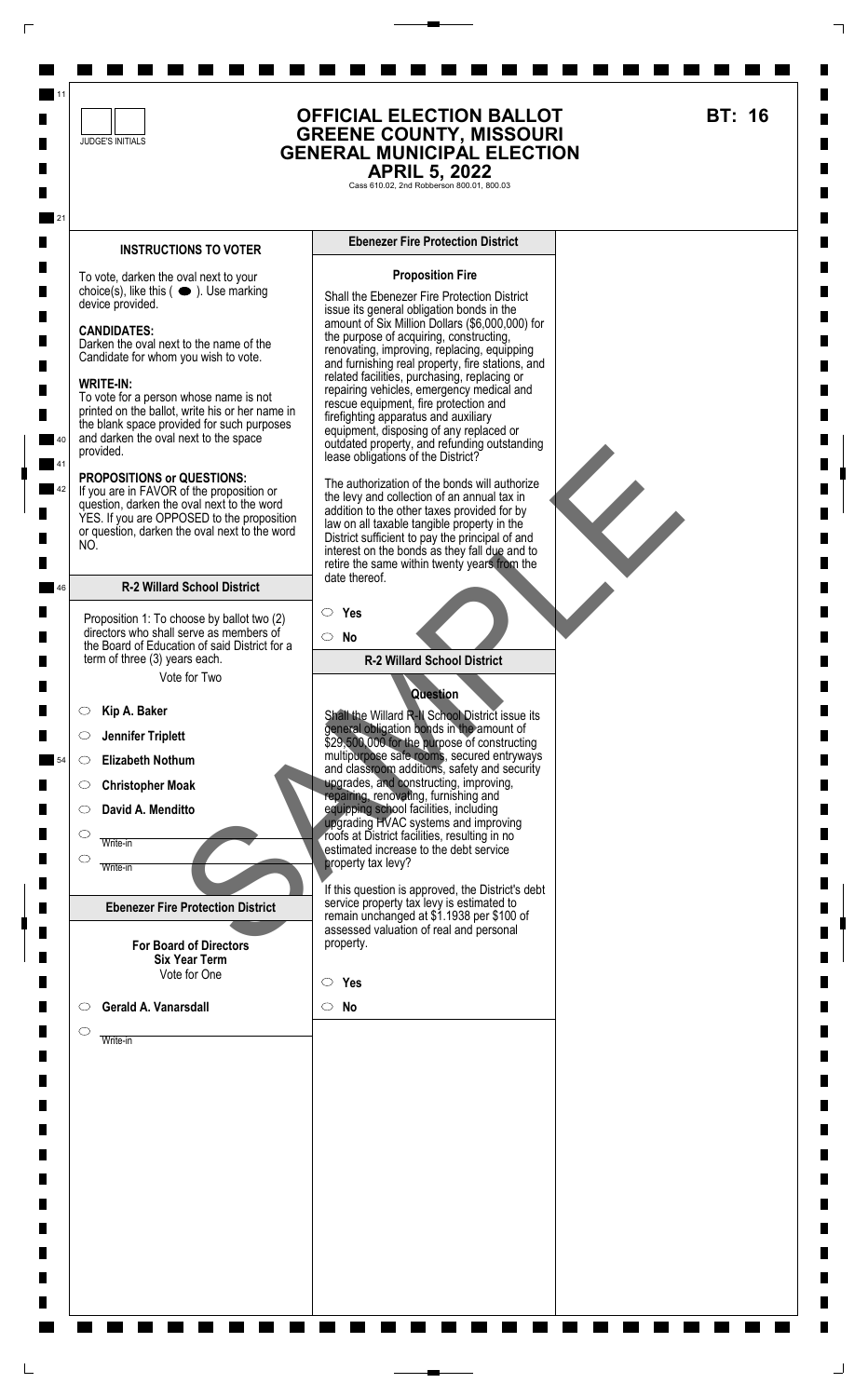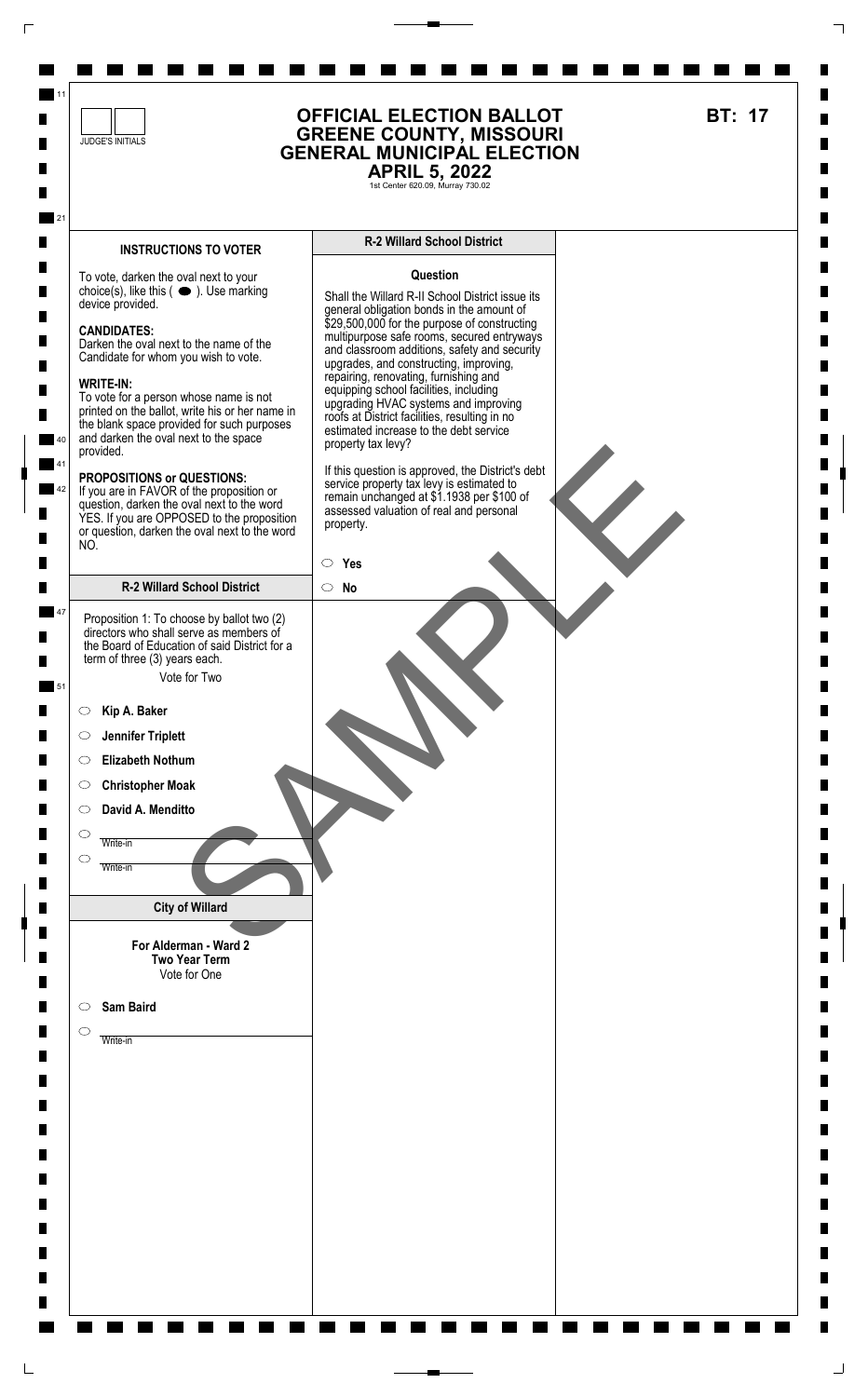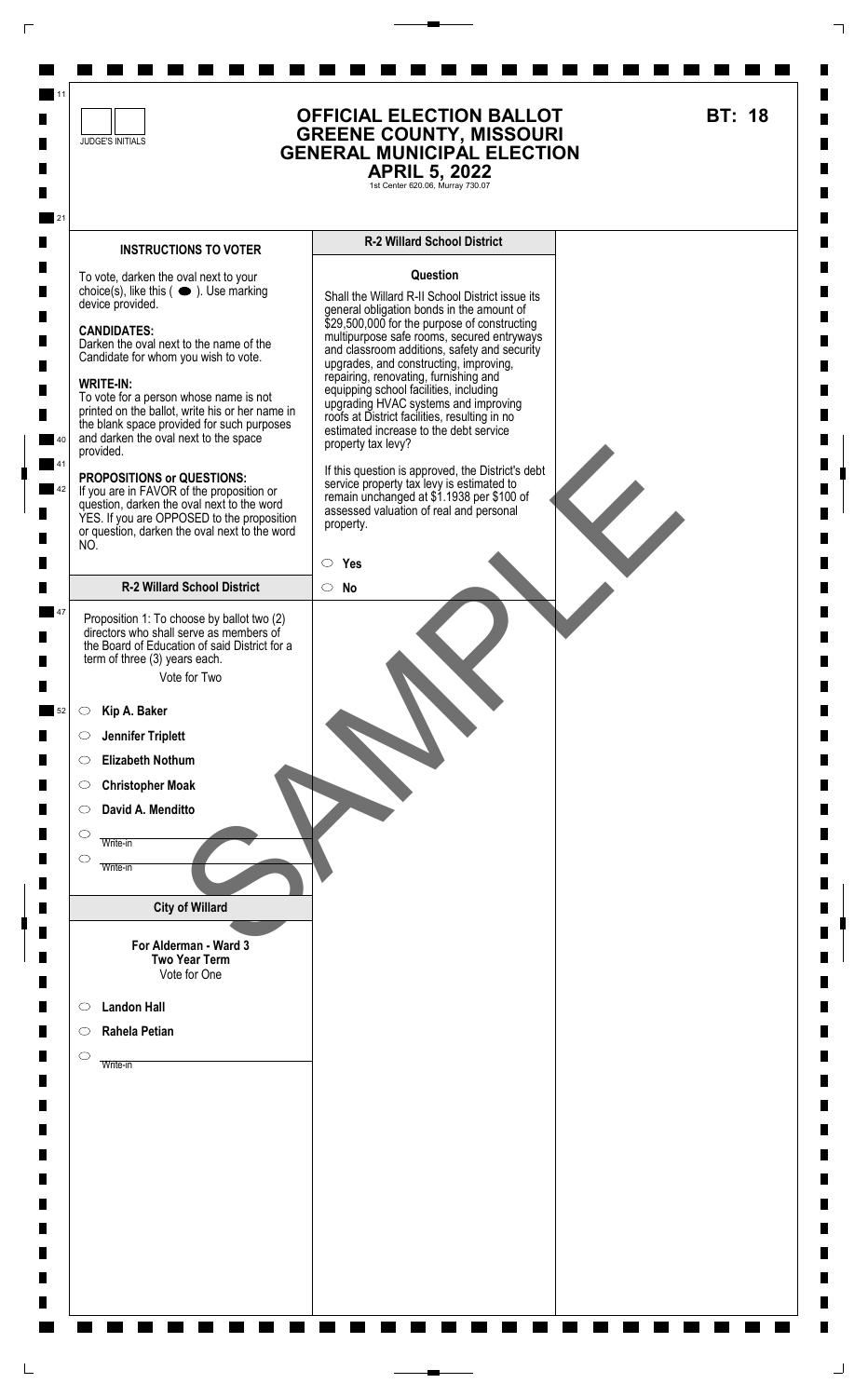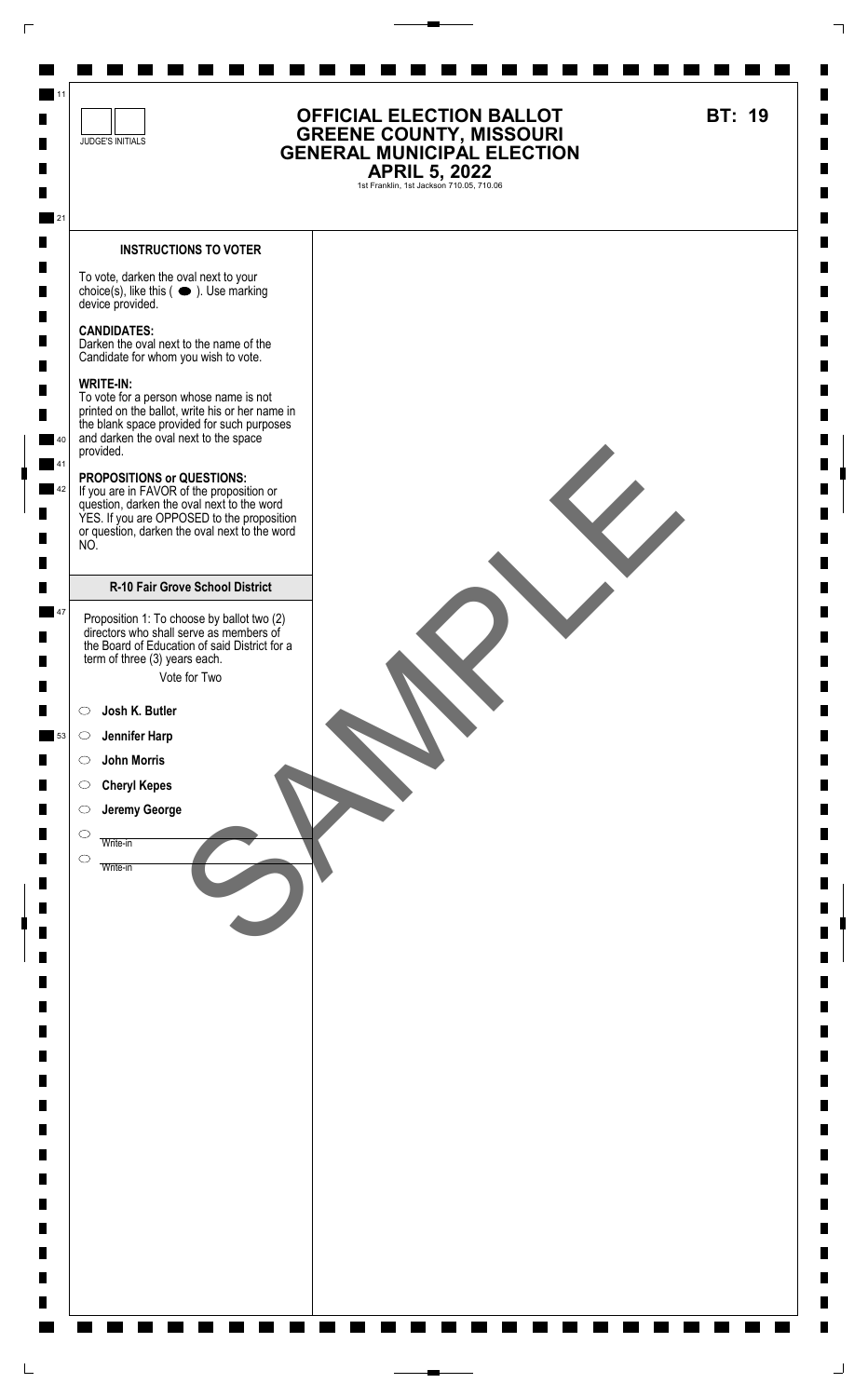

 $\Gamma$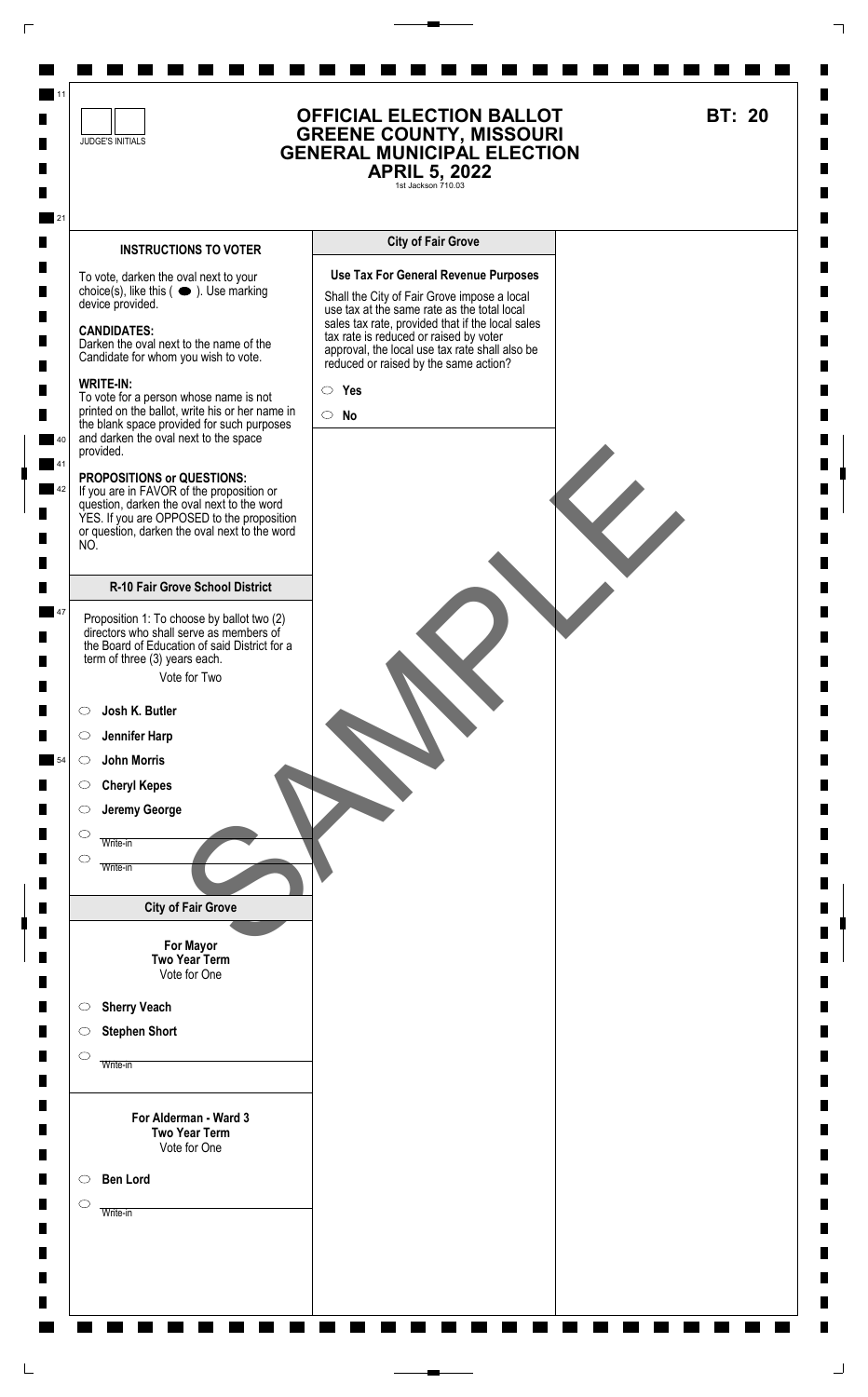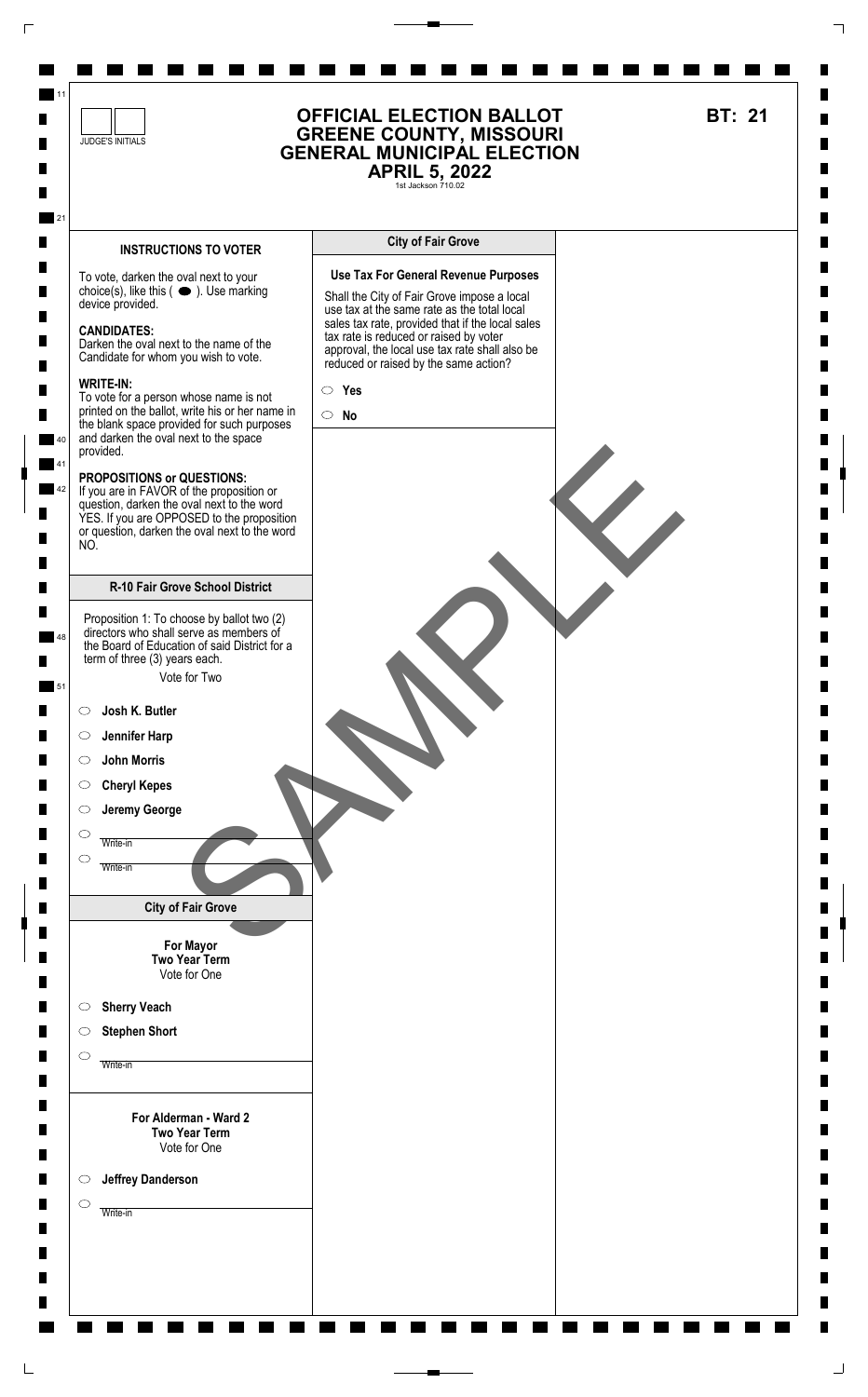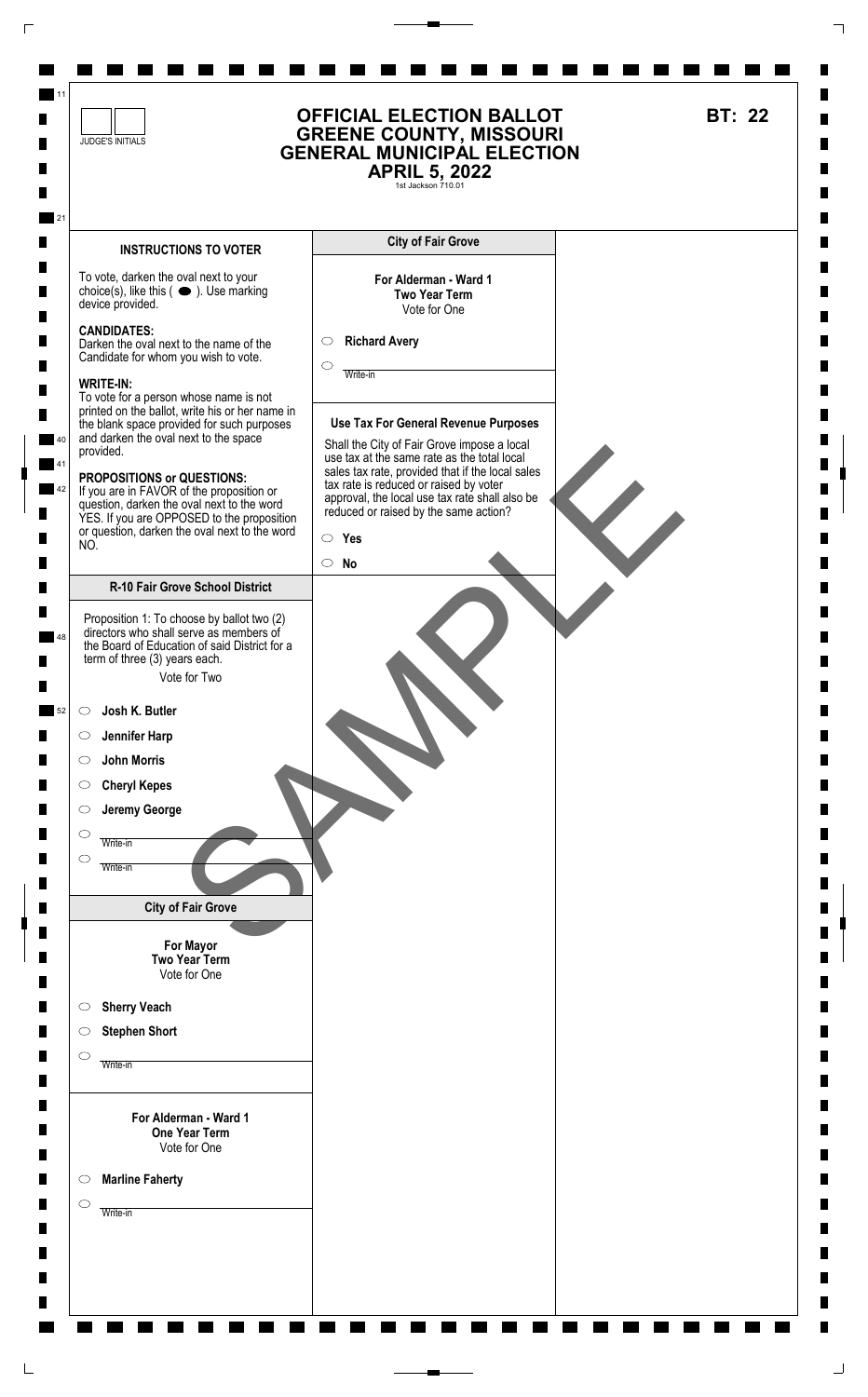

 $\Gamma$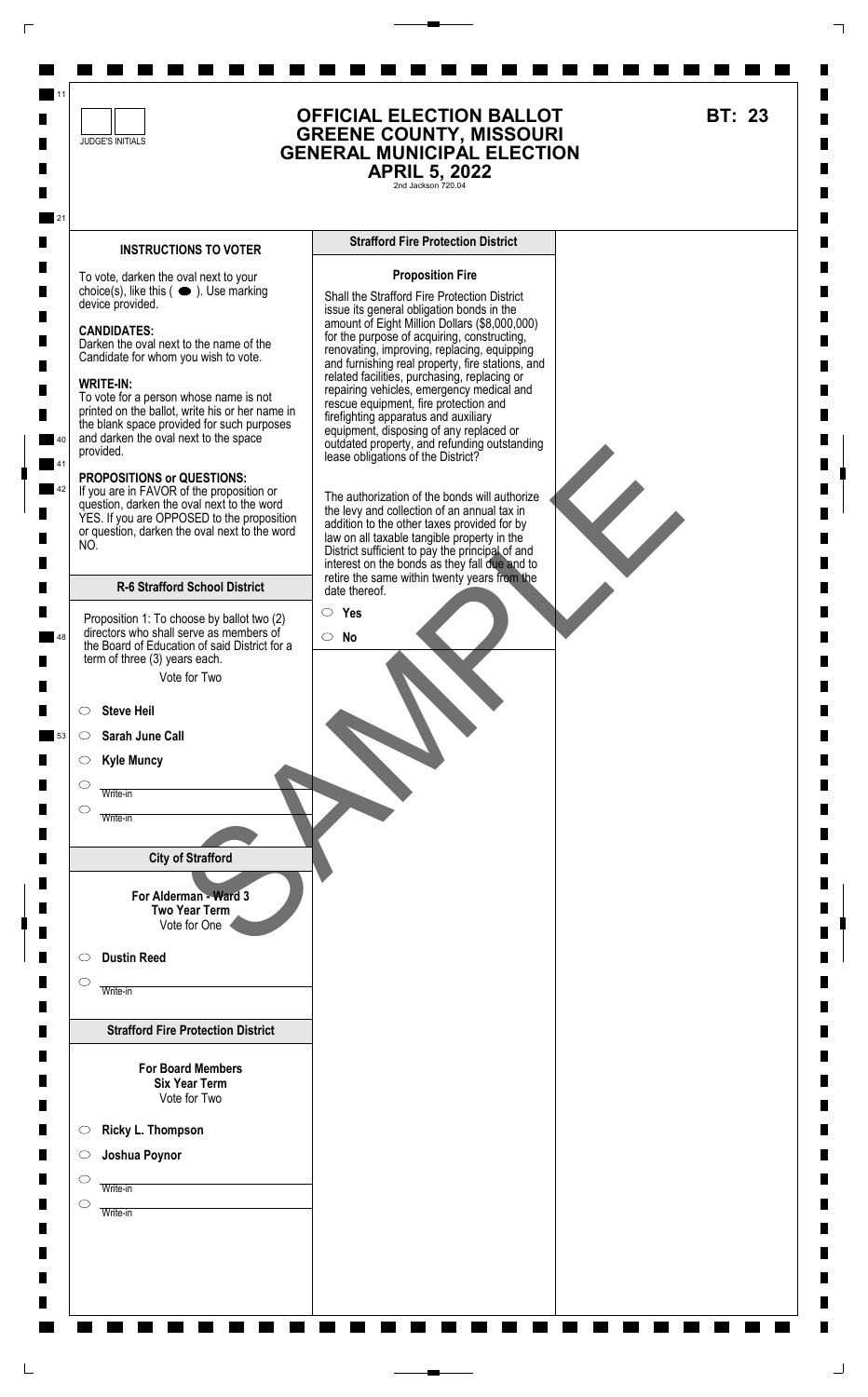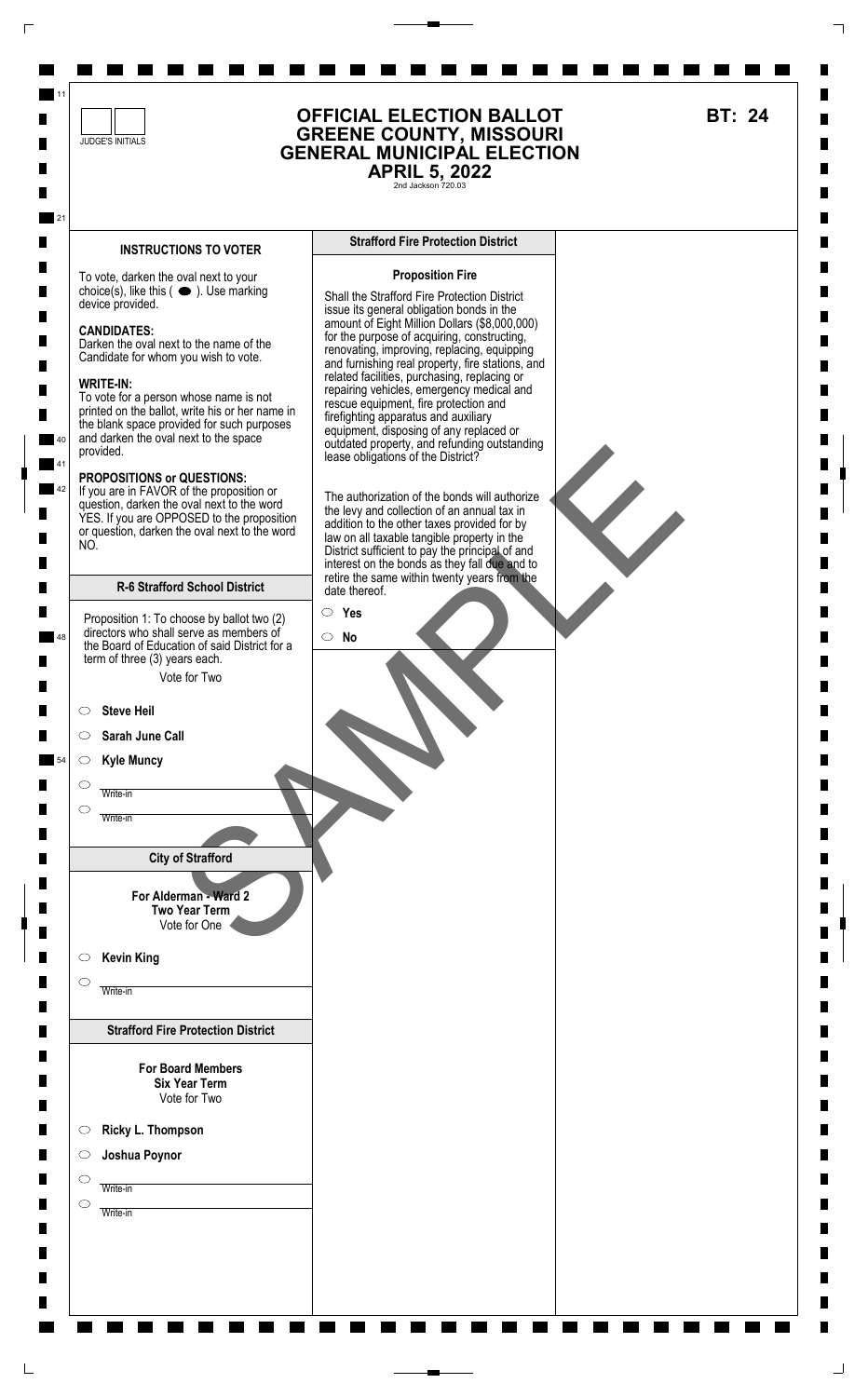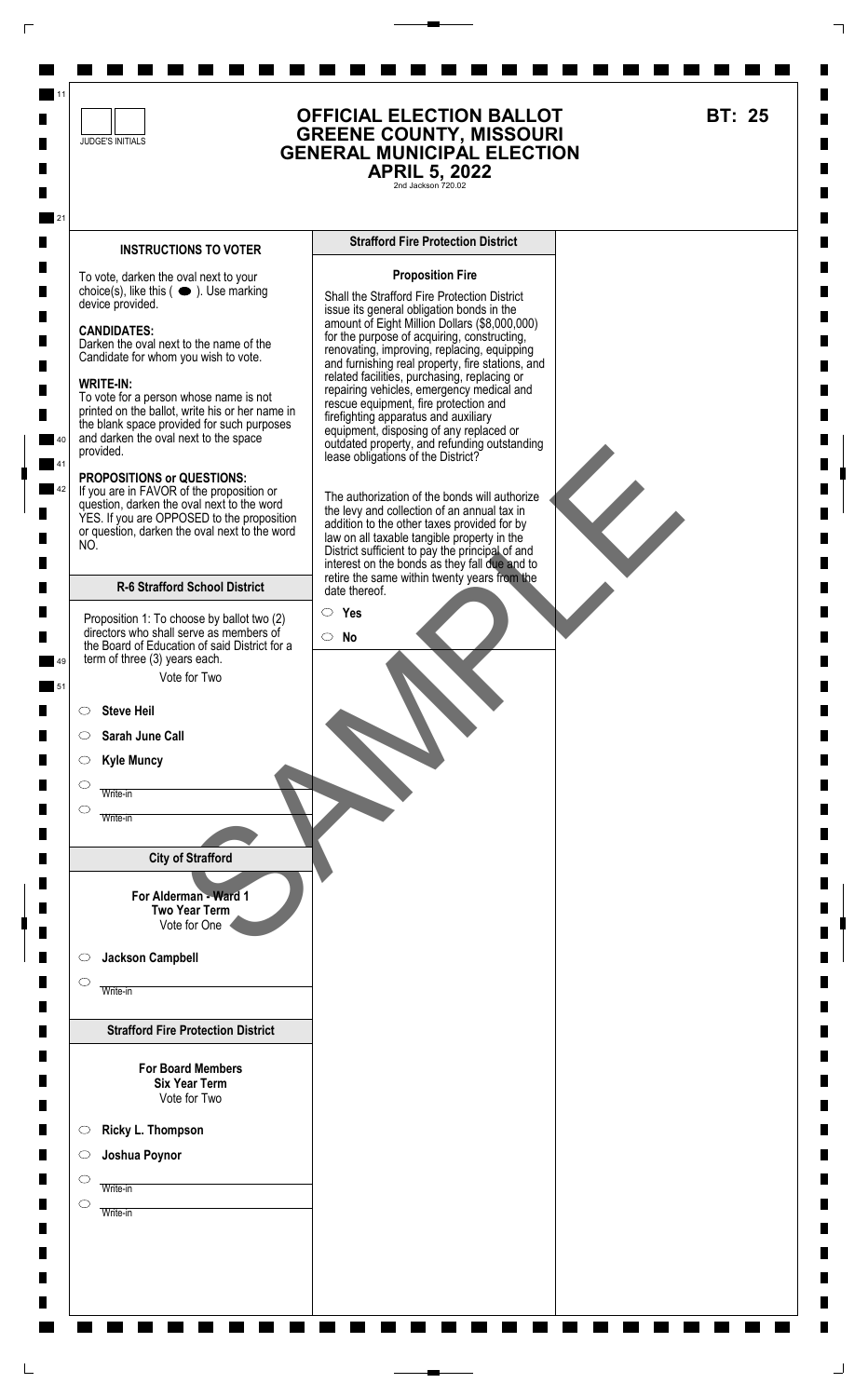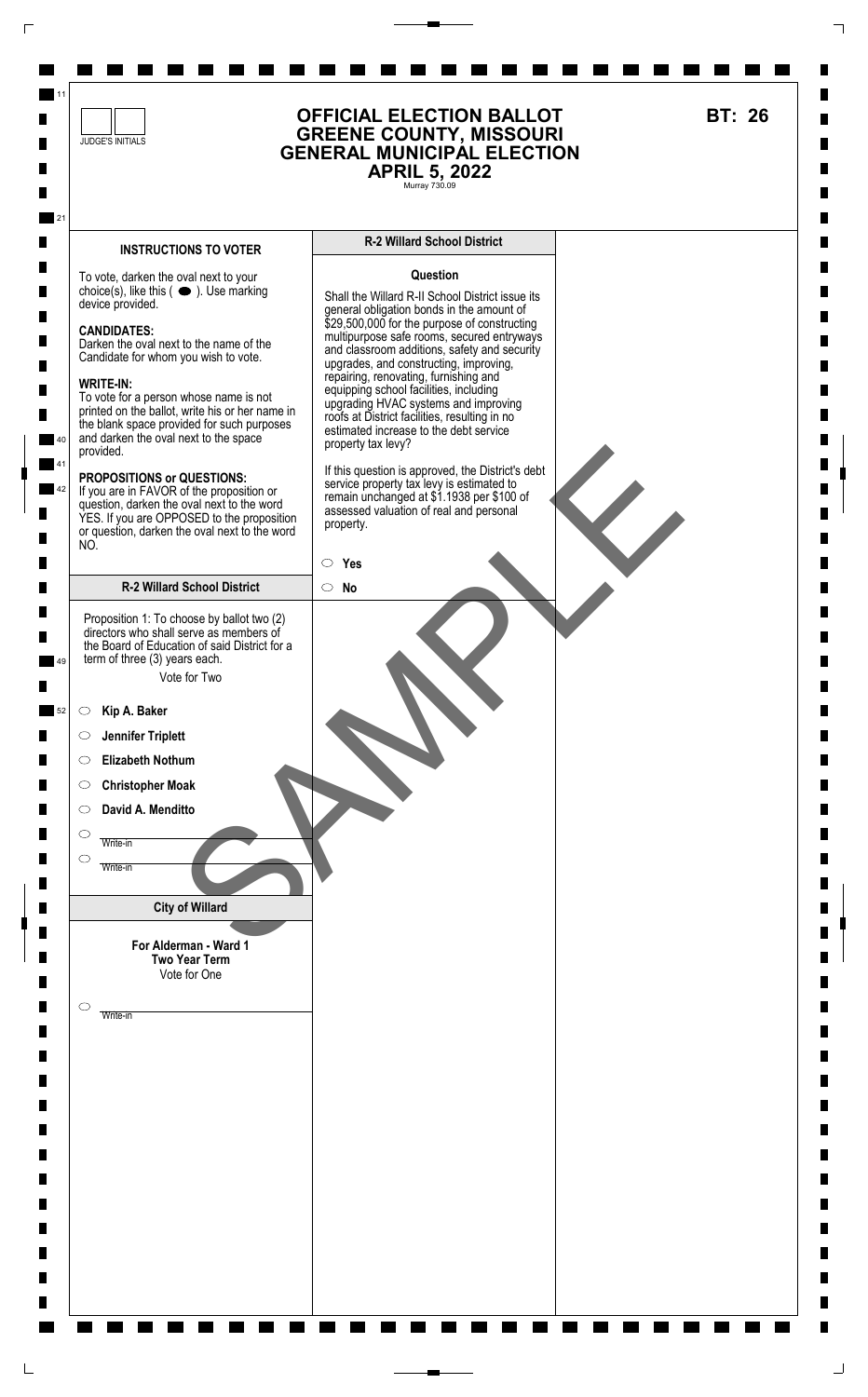![](_page_26_Figure_0.jpeg)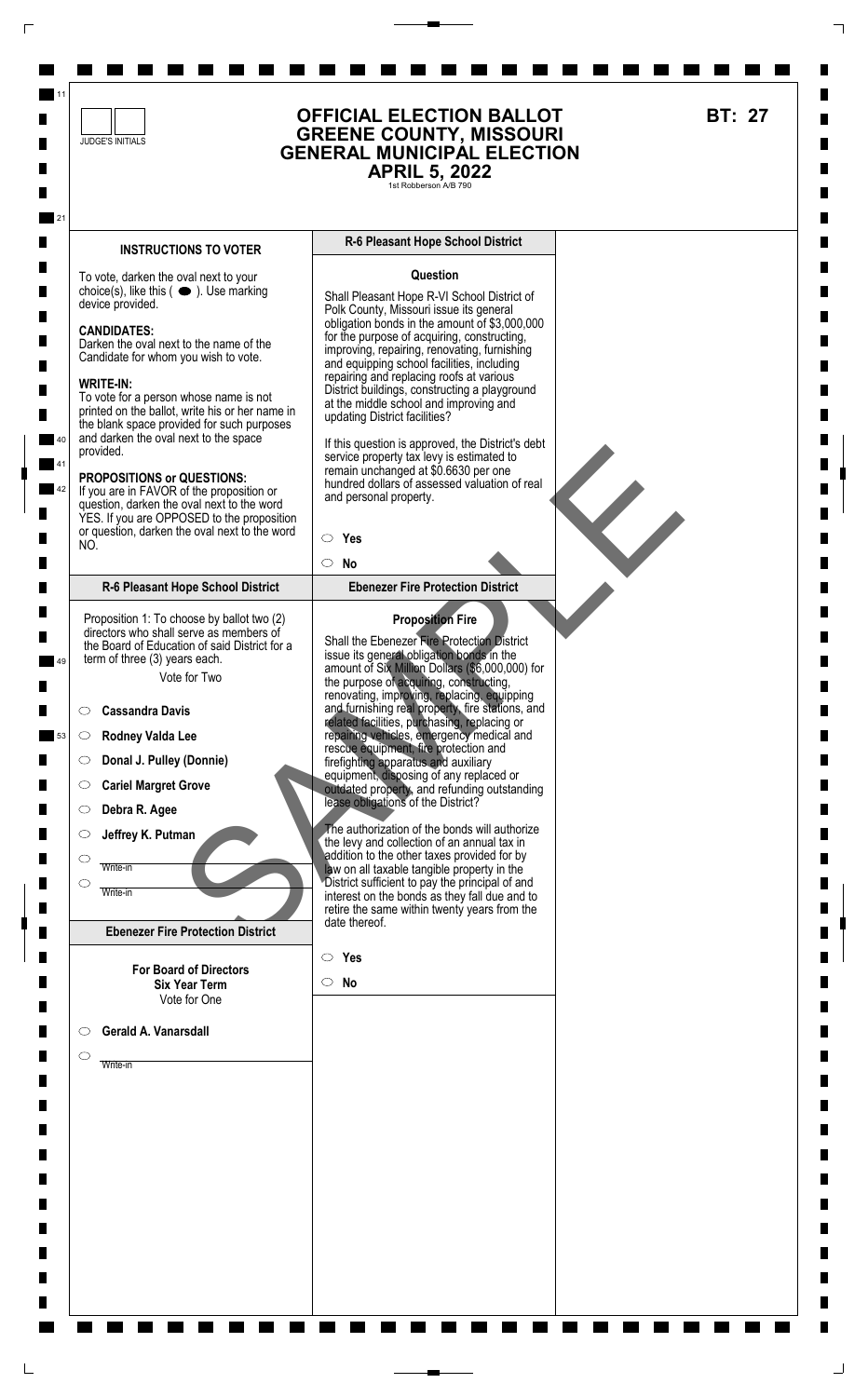![](_page_27_Figure_0.jpeg)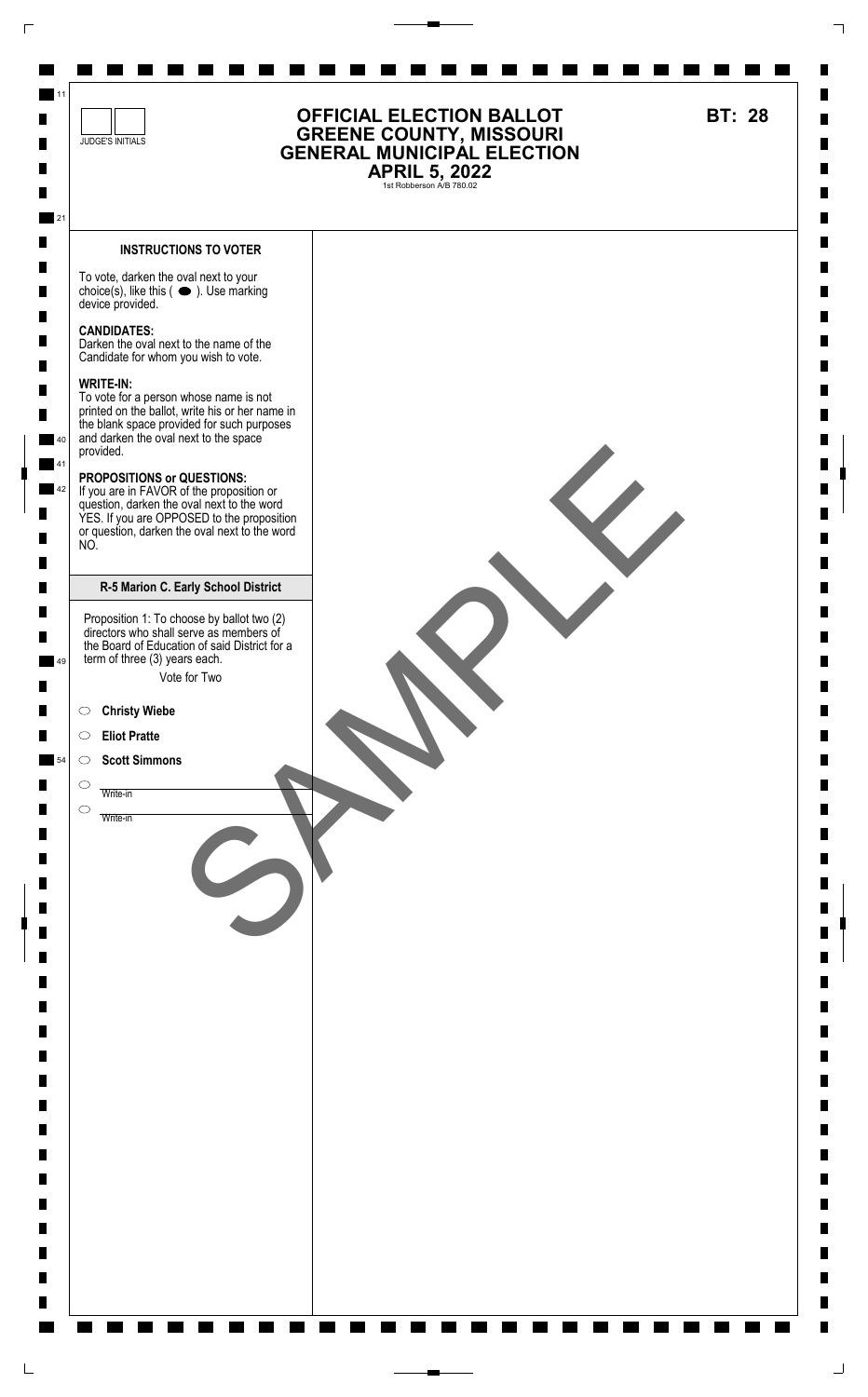![](_page_28_Figure_0.jpeg)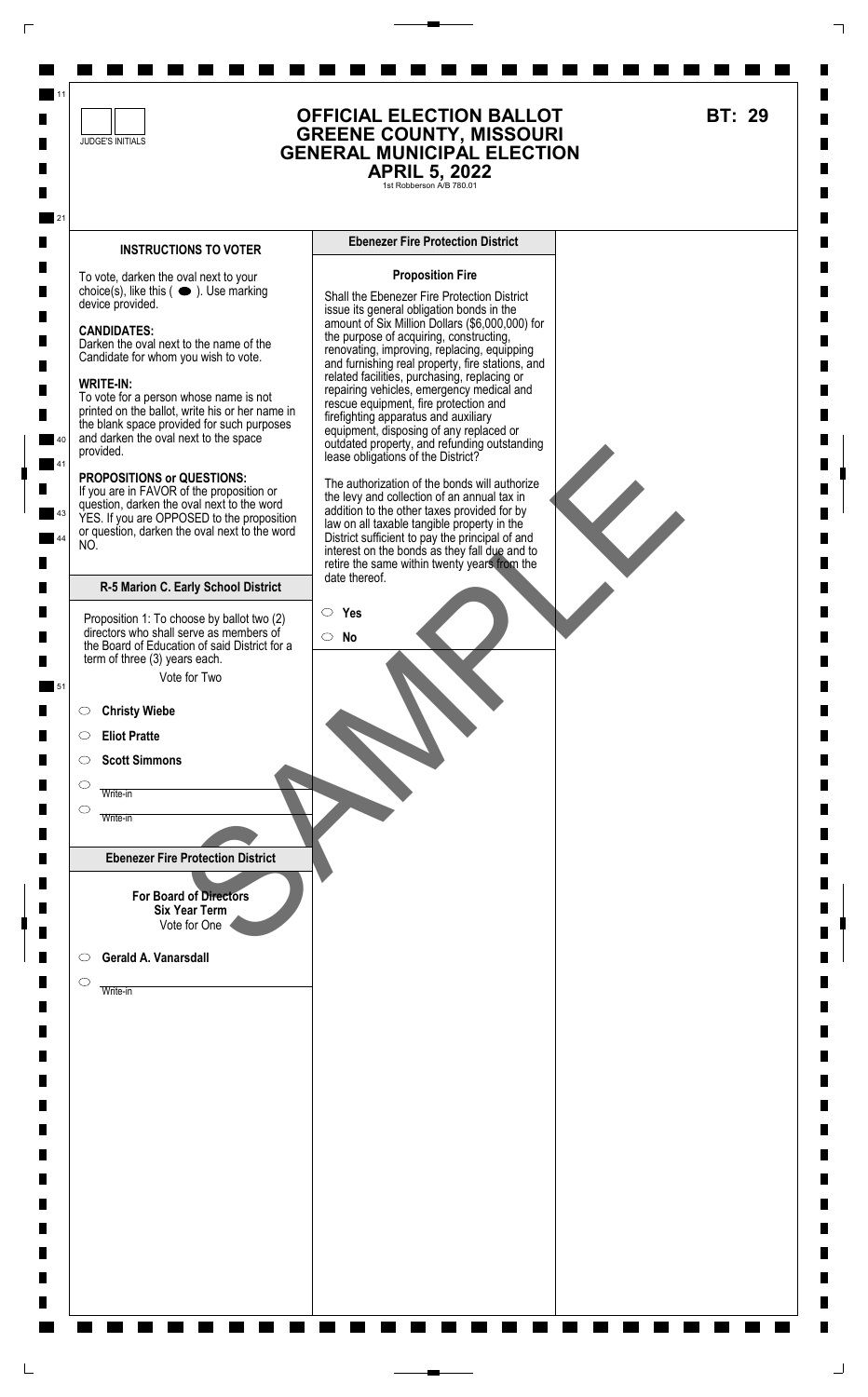![](_page_29_Figure_0.jpeg)

 $\sqcup$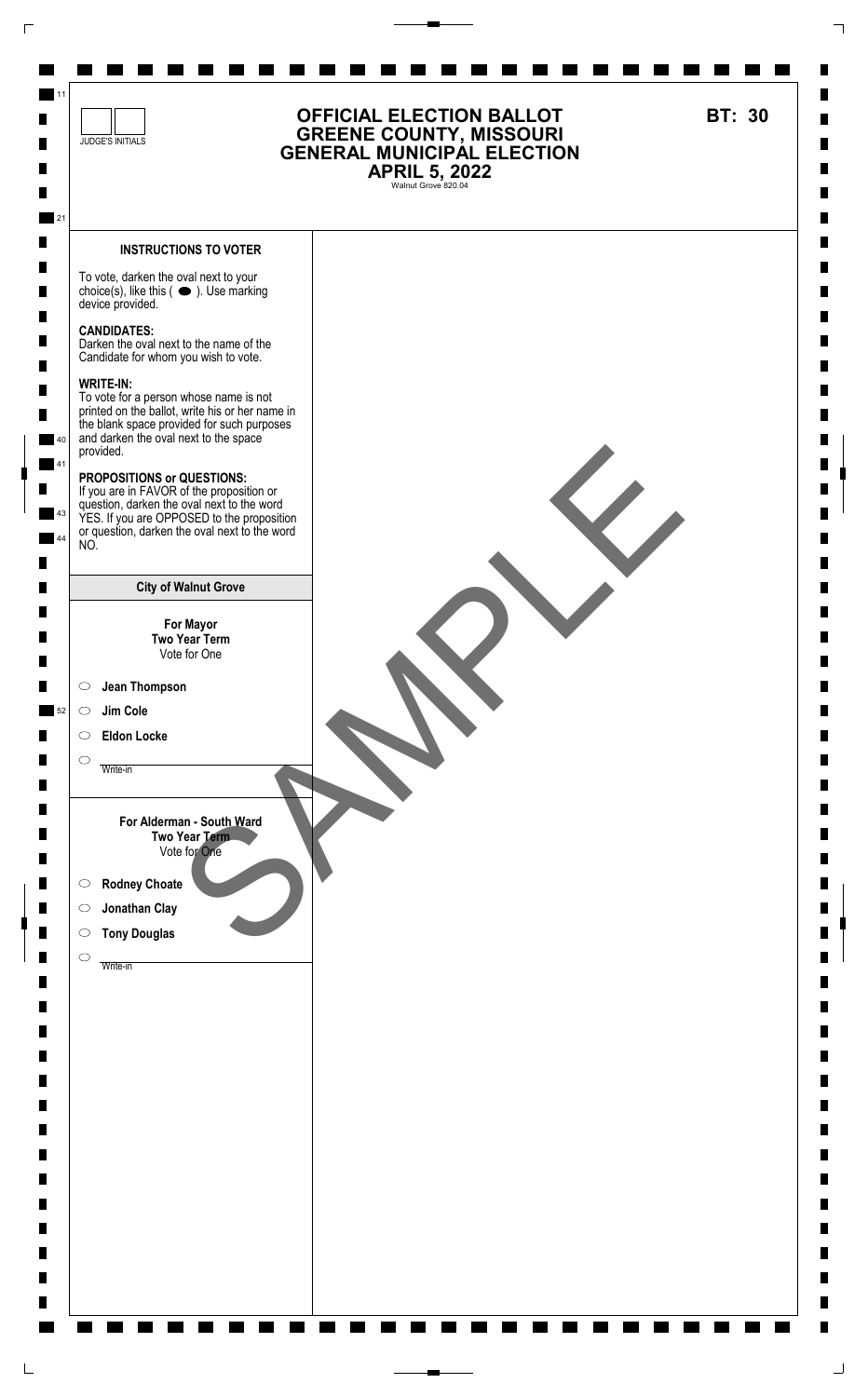![](_page_30_Figure_0.jpeg)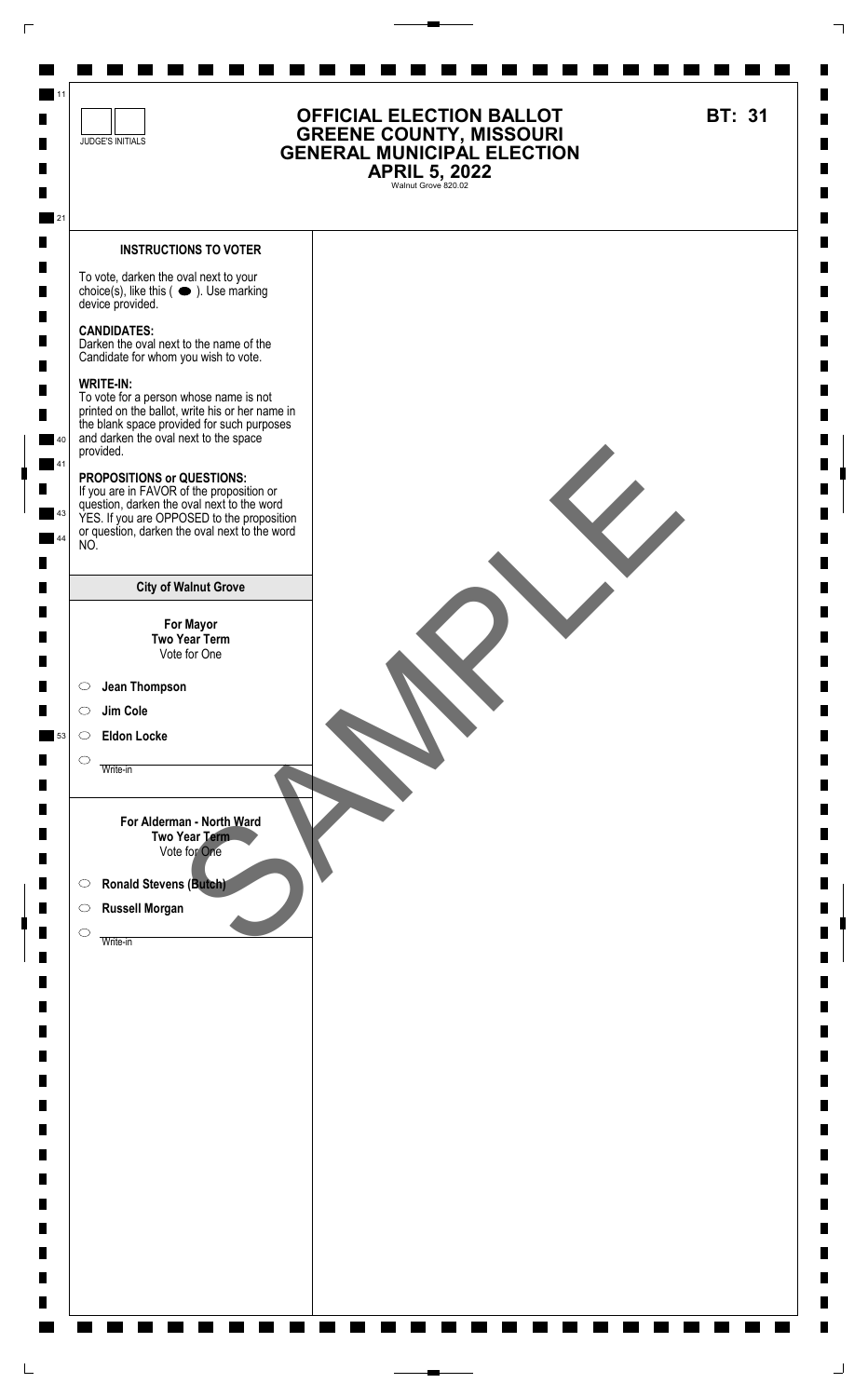![](_page_31_Figure_0.jpeg)